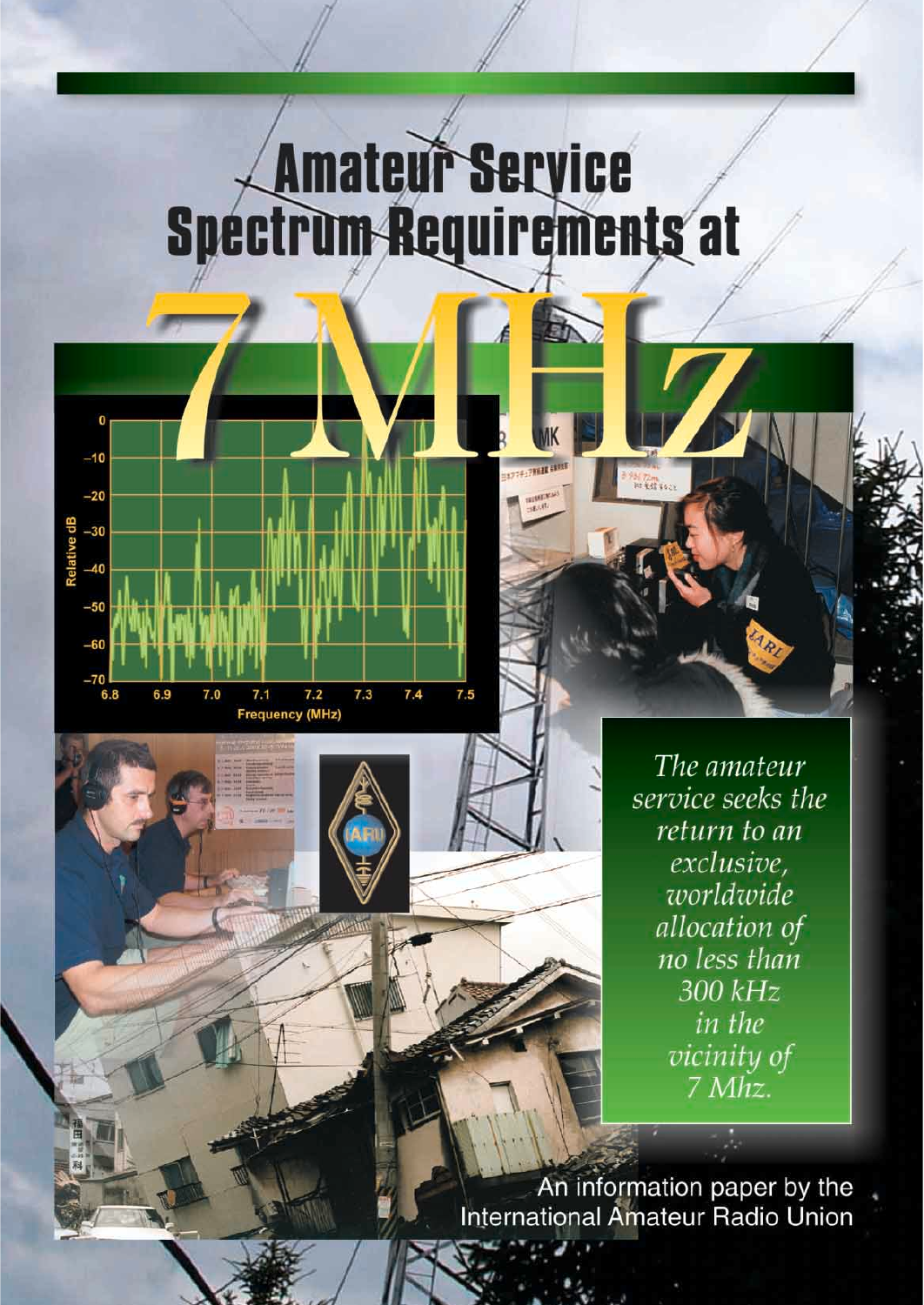### Amateur Service Spectrum Requirements at



An information paper by the International Amateur Radio Union



*The amateur service seeks the return to an exclusive, worldwide allocation of no less than 300 kHz in the vicinity of 7 MHz.*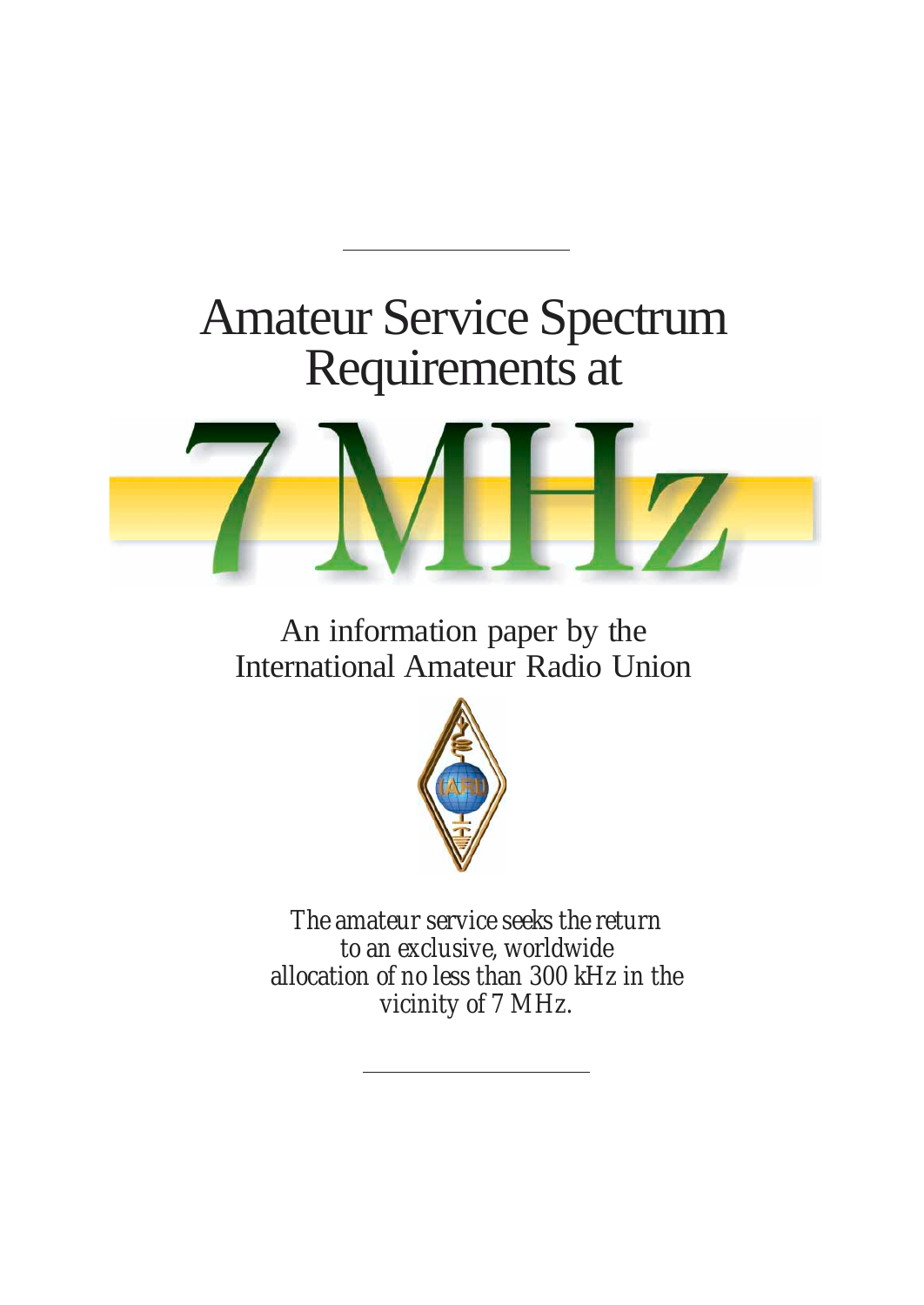*Amateur Service Spectrum Requirements at*  $7$   $\text{MHz}$ 

#### Effective Communications Support

As the only primary allocation to the amateur service between 4 and 14 MHz, the 7-MHz band is in heavy use 24 hours each day. During daylight hours the band carries the bulk of amateur sky wave communication over distances of less than 1300 km.



*This spectrum analyzer screen shows typical signal levels on frequencies between 6 800 and 7 500 kHz in the eastern United States during the early evening. There are many amateur signals between 7 000 and 7 300 kHz, but the band between 7 100 and 7 300 kHz is dominated by European broadcasting signals.*

During winter and during periods of low solar activity, and at other times when the MUF falls below 10 MHz, it supports the bulk of amateur intercontinental communication during hours of darkness. As such, the amateur service is heavily dependent upon the 7-MHz band during disasters, when communications provided by radio amateurs may be the only means of maintaining critical communications links. A 300-kHz exclusive worldwide amateur allocation is the

minimum requirement that would ensure effective communications support particularly in the event of natural disasters.

Before the 1938 Cairo Conference, this 300-kHz band was a worldwide, exclusive amateur allocation. At Cairo, rising tensions and political interests in Europe and the Far East and the resulting interest in propaganda broadcasting in the period leading up to the Second World War caused the top portion of the band to be made available for broadcasting outside the Americas.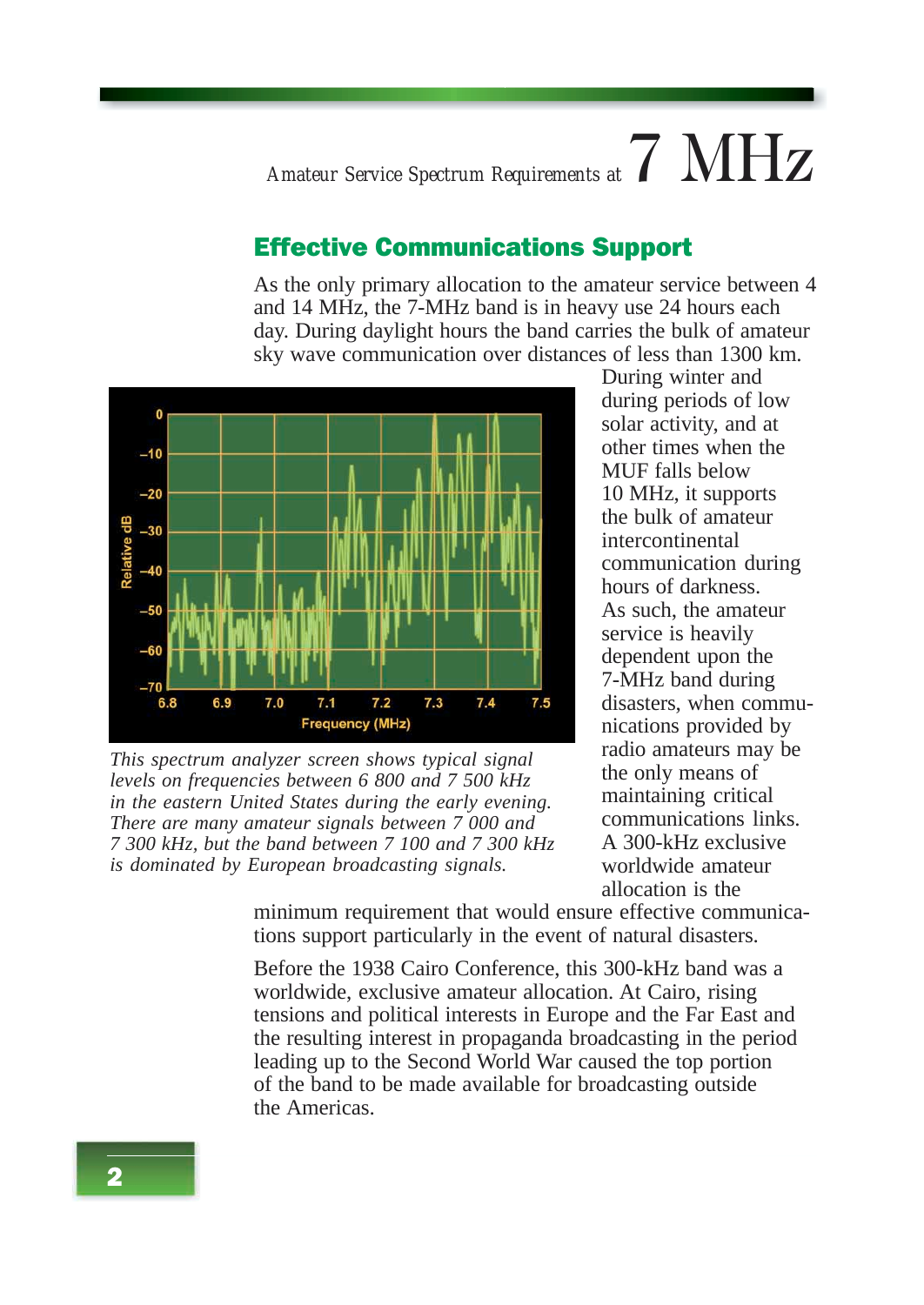

The amateur service requirement continues to be for at least a 300-kHz allocation. This requirement is even greater today than in the past, owing to the increasing number of amateur stations and the expanding diversity of modes of emission used in the amateur service. However, the requirement is being met only in Region 2, and then only at those times (mostly during daylight hours) when broadcasting interference does not preclude full use of the band by amateur stations. In most countries in Regions 1 and 3, amateurs are limited to the portion of the band that is exclusively amateur, worldwide: 7 000-7 100 kHz.

Should administrations determine that they would be better served by shifting the exclusive 300-kHz worldwide amateur allocation downward in frequency, the amateur service would be willing to accept the implications and costs of such a decision in order to maintain its communications capabilities in such an important band. Transition procedures to protect the interests of the amateur service would be required.



#### 1. Who are radio amateurs, and what do they do?

Before there was either commercial or government radio, there was amateur radio. Guglielmo Marconi is often quoted as saying that he considered himself to be an amateur.

At the root of the word "amateur" is the Latin verb "to love." Radio amateurs love radio. It is an avocation pursued without pecuniary interest, although their enthusiasm often leads to employment in the field of technology or communications. To an amateur, radio is not simply a substitute for wires; it is a natural phenomenon with infinite dimensions to be explored. That was true a century ago and is still true today.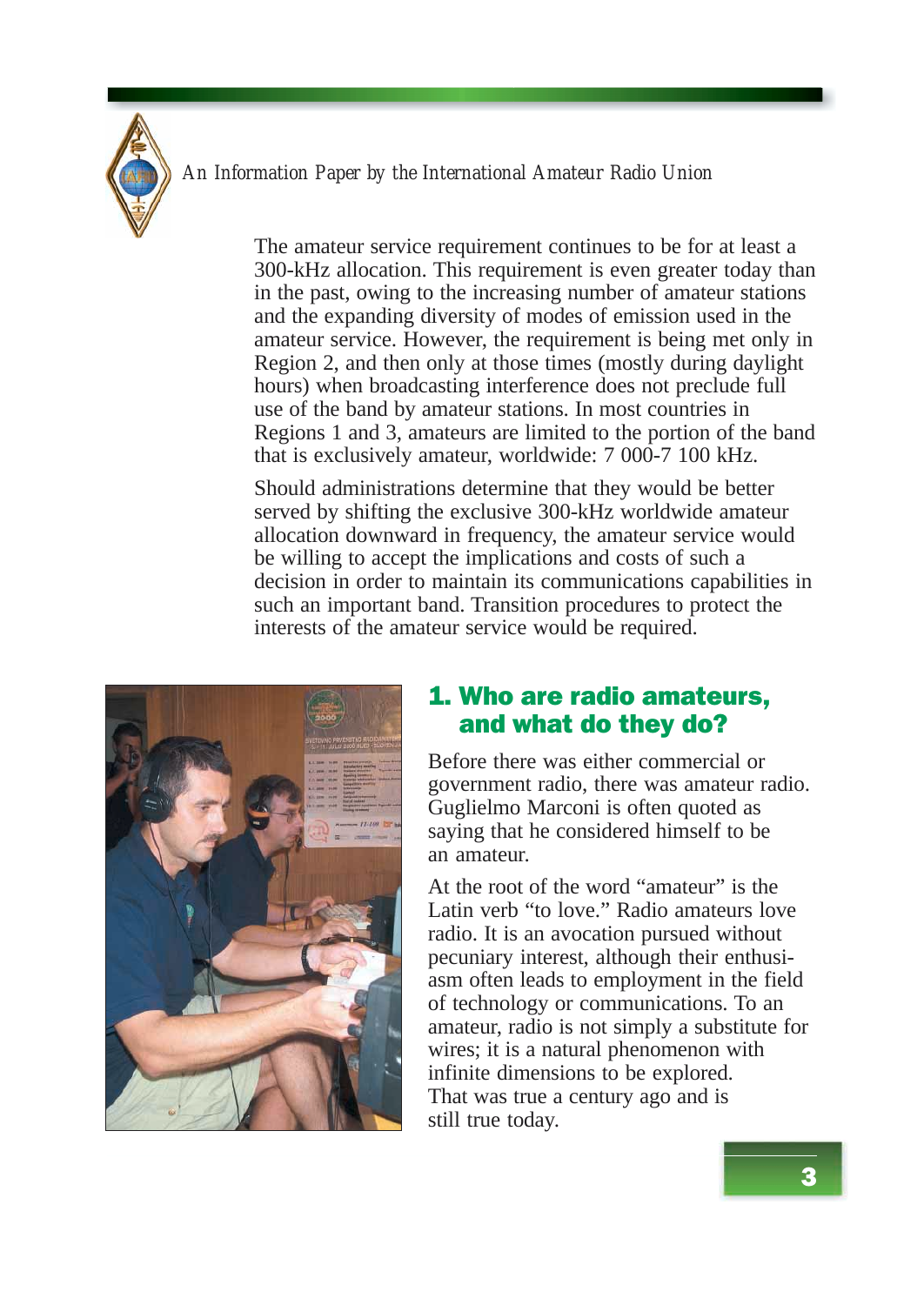### *Amateur Service Spectrum Requirements at*  $7$   $\text{MHz}$

The earliest radio amateurs were students and amateur scientists. This tradition of scientific investigation and experimentation has continued to the present day. Also, radio amateurs now provide communications in the wake of natural disasters. In addition, they provide other noncommercial public-service communications and engage in activities that offer technical education, develop operating skills, and enhance international



good will.

Today there are almost three million licensed radio amateurs on all continents and in nearly all countries of the world. To obtain a license, one must demonstrate technical and operational qualifications by passing a written examination administered by or on behalf of one's telecommunications administration. Most

licensed amateurs are adults of all ages, both male and female, but many are students. The country with the most amateurs is Japan, with approximately 1.3 million stations currently licensed. Second is the United States with approximately 680,000. The European country with the largest number of radio amateurs is Germany, with 84,000 licensees.

The typical radio amateur became interested in electronic technology as a student. For many, amateur radio provided an opportunity to develop practical skills that influenced their career.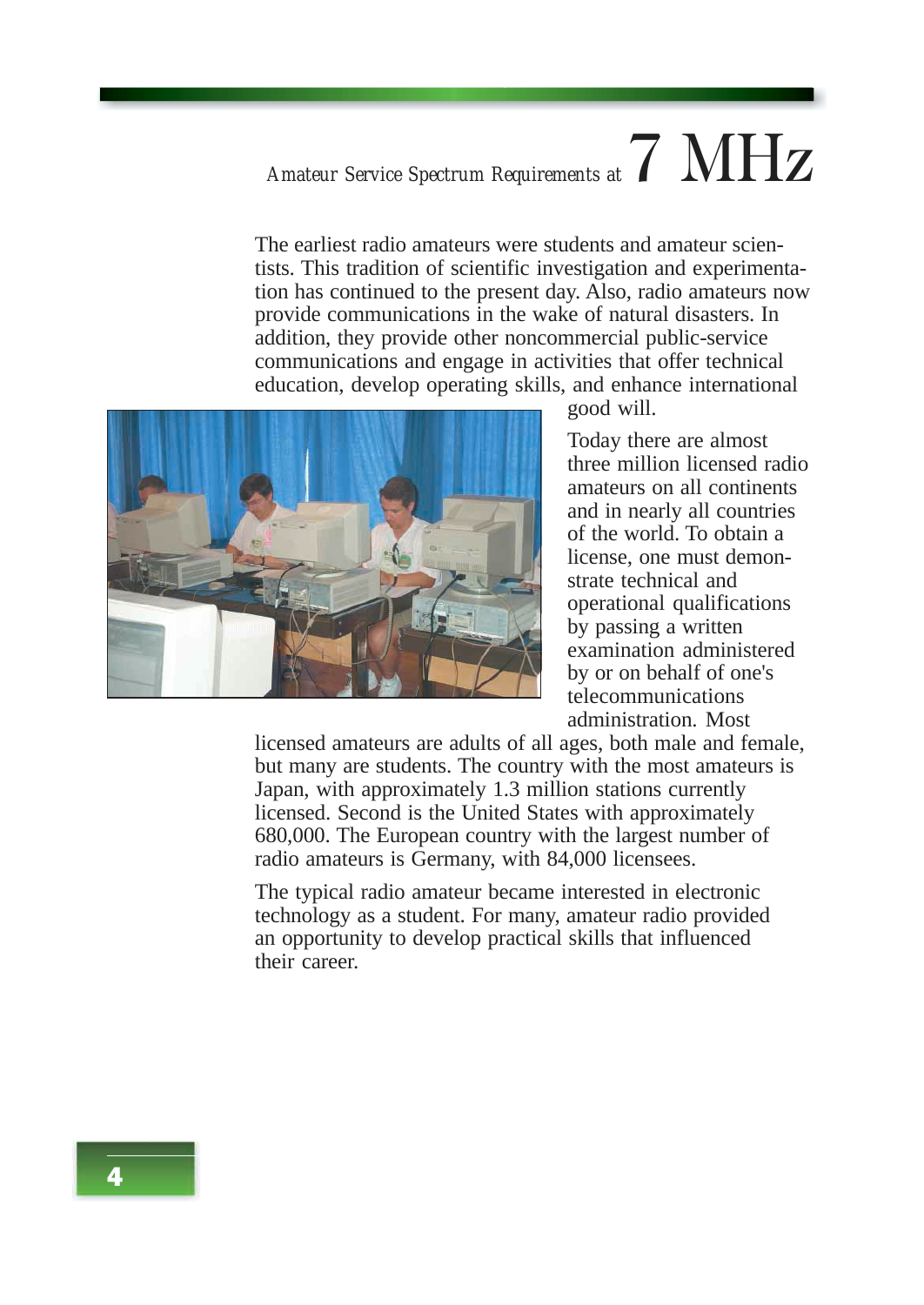

For example, in the mid-1950s, high school student Joseph H. Taylor, Jr. of New Jersey, USA, conducted experiments in very



high frequency ionospheric propagation. In 1958 at age 17 he wrote a paper describing the results of his research that was published in the leading amateur radio periodical. He went on to become a professor of physics and in 1974, while conducting radioastronomy research, discovered ultra-dense stars called binary pulsars. For this achievement, in 1993 he was awarded the Nobel Prize in Physics. Tens of thousands of radio amateurs have made similar, if less dramatic, contributions in a wide range of scientific and technical fields. (Today, Dr. Taylor is an active radio amateur with the call sign K1JT.)

Amateur radio stations are used for two-way communication. The typical station is installed in a residence or automobile. The basic unit of equipment is a transceiver that can transmit and receive one or more modes of emission on a range of frequencies in one or more radio frequency bands. Voice emissions are the most popular, although Morse code telegraphy remains in wide use for long-distance international communication because it is effective at low power levels and with simple antennas and because it helps to overcome language barriers. Amateurs also use a wide array of digital data and image modes.

While administrations typically permit amateur stations to operate at power levels of from 400 to 2000 watts, the typical amateur station operates at 100 watts or less. Building and operating equipment that operates at very low power levels, five watts or less, is a popular and challenging activity. Antennas range from short whips for mobile and portable operation to Yagis and other high-gain, highly directive arrays, the most common being simple verticals and wire dipoles.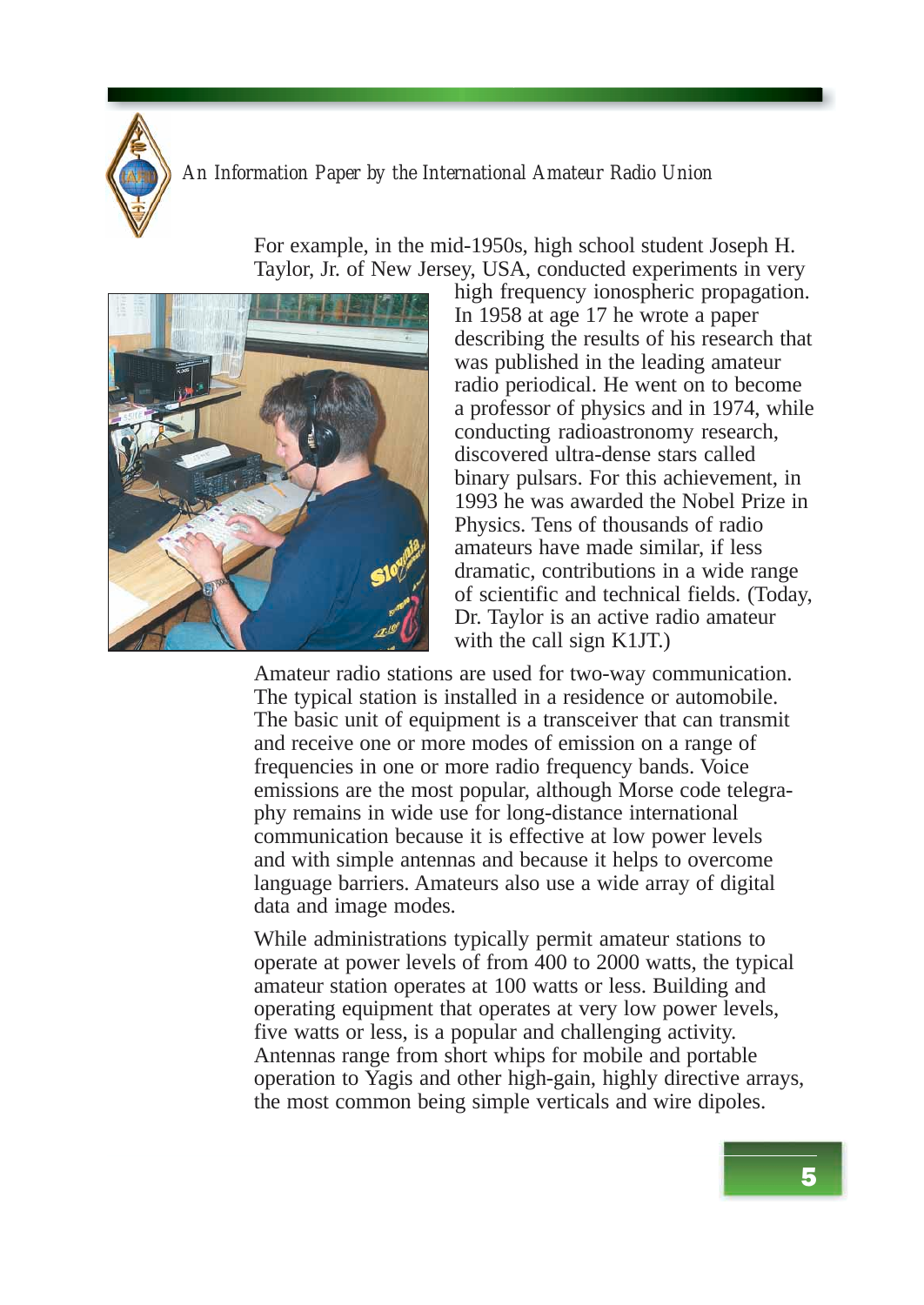### *Amateur Service Spectrum Requirements at*  $7$   $MHz$

#### 2. Disaster communications by radio amateurs

The earliest recorded instance of radio amateurs providing communications during a natural disaster occurred in March 1913, when a severe wind storm disrupted communications in the Great Lakes area of the United States. This record of service extends to the present day and is widely recognized throughout the world. Recent examples include the earthquakes in Colombia in January 1999, Turkey in August 1999, El Salvador in January 2001, and India in February 2001, the December 1999 flood in Venezuela, and frequent tornadoes, floods, and fires in the United States and Canada. The photographs on this page were taken following the Hanshin-



Awaji Great Earthquake in Japan, January 1995.

The United Nations Office for the Coordination of Humanitarian Affairs (OCHA) has entered into an Operational Agreement on emergency telecommunications with the International Secretariat of the International Amateur Radio Union (IARU). Each agrees to cooperate and to keep the other informed about activities in the field of emergency telecommunications, to evaluate and share information about new technologies and their appropriateness for emergency telecommunications, and to work closely together in the event of a sudden disaster.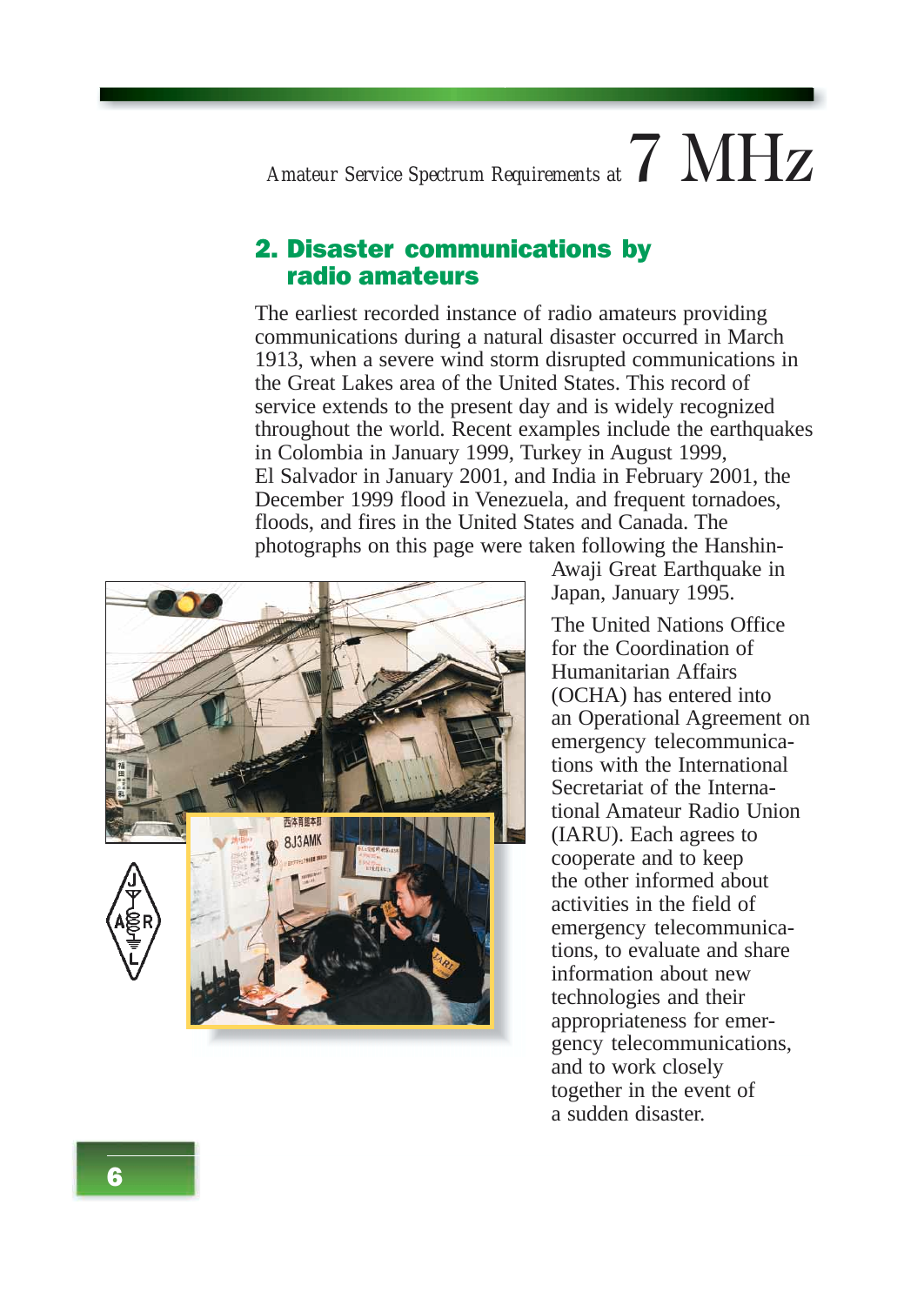

The most recent revision and renewal of the agreement was signed in Geneva in August 1999.

In September 2000 Study Group 2 of the ITU Development Sector adopted Recommendation ITU-D 13 on the effective utilization of the amateur services in disaster mitigation and relief operations. The recommendation was approved by ITU-D in April 2001. Specifically, it recommends:

- **1** that administrations include the amateur services in their national disaster plans and telecommunication assistance information inventories;
- **2** that administrations are invited to reduce and, where possible, remove, barriers to the effective utilization of the amateur services for disaster communications;
- **3** that amateur and disaster relief organizations are invited to develop memoranda of understanding (MoU) between themselves and with administrations as well as to cooperate, together with other concerned parties, in developing and making available model agreements and best practices in disaster telecommunications.

ITU-D has approved the publication of a Disaster Communications Handbook for Developing Countries. The IARU is the principal contributor to the Handbook, which consists of three parts: one for policy makers, one dealing with operational matters, and the third a technical annex. The role of the amateur service in disaster communications is one of the main focal points of the Handbook, which is being published in English, French, and Spanish.

*ITU-D has approved the publication of a Disaster Communications Handbook for Developing Countries.*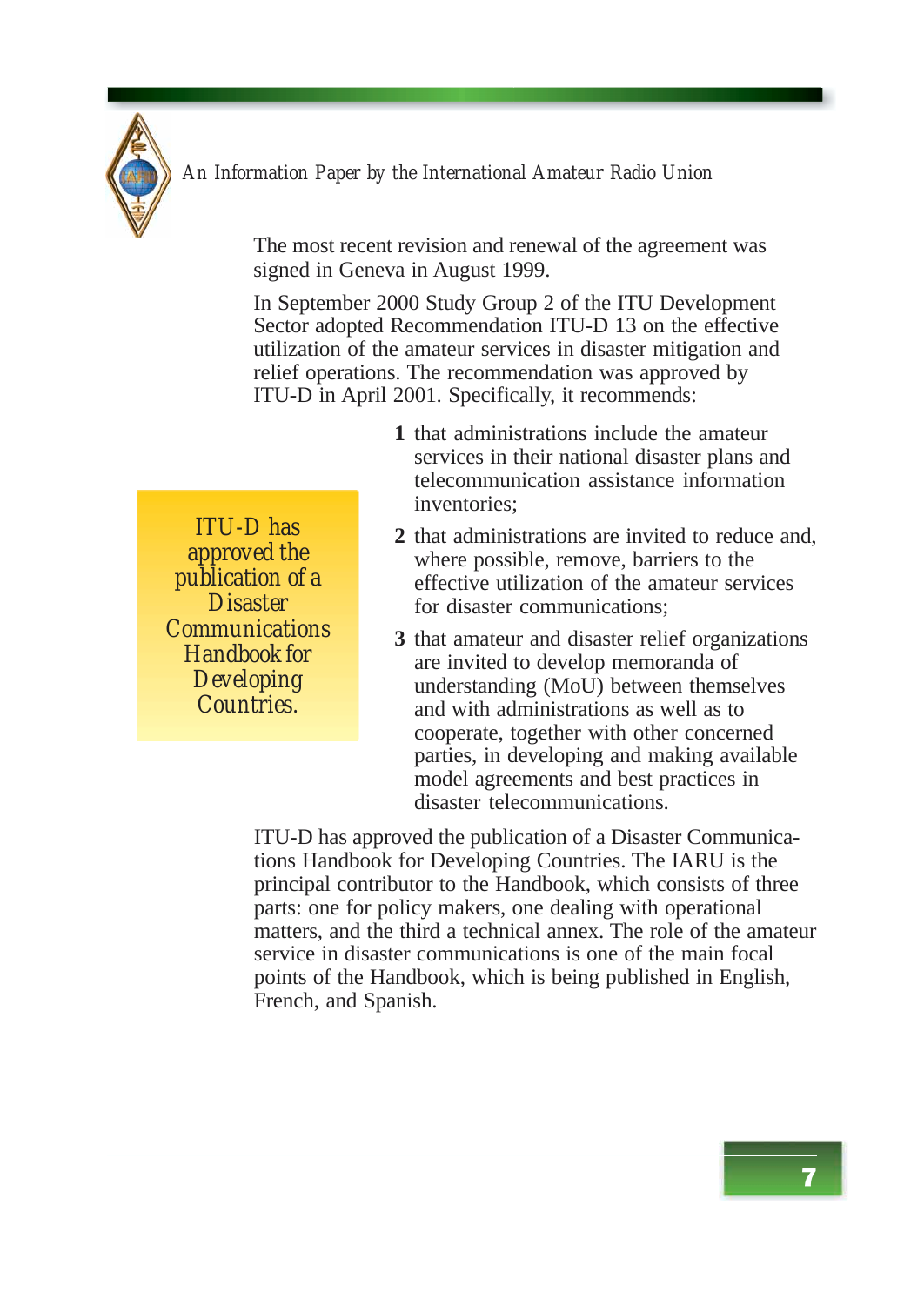### *Amateur Service Spectrum Requirements at*  $7$   $\text{MHz}$

#### 3. WRC-2003 agenda item 1.23

The 2000 World Radiocommunication Conference (Istanbul) adopted agenda item 1.23 for the 2003 World Radiocommunication Conference, which reads:

to consider realignment of the allocations to the amateur, amateur-satellite and broadcasting services around 7 MHz on a worldwide basis, taking into account Recommendation **718 (WARC-92)**.

Recommendation **718 (WARC-92)**, *Alignment of allocations in the 7 MHz band allocated to the amateur service*, states:

The World Administrative Radio Conference for Dealing with Frequency Allocations in Certain Parts of the Spectrum (Malaga-Torremolinos, 1992),

#### *considering*

*a)* that it is desirable to have exclusive worldwide allocations to the amateur and broadcasting services in the bands around 7 MHz;

*b)* that the sharing of frequency bands by these services is undesirable and should therefore be avoided;

*c)* that a number of administrations have made proposals to this Conference for the alignment of the allocations to the amateur service around 7 MHz;

*d)* that this Conference was able to give only limited consideration to these proposals,

*recommends* that a future competent world radiocommunication conference should consider the possibility of aligning the allocations to the amateur service around 7 MHz, with due regard to the requirements of other services,

#### *invites the Council*

to place this Recommendation on the agenda of the next competent world radiocommunication conference.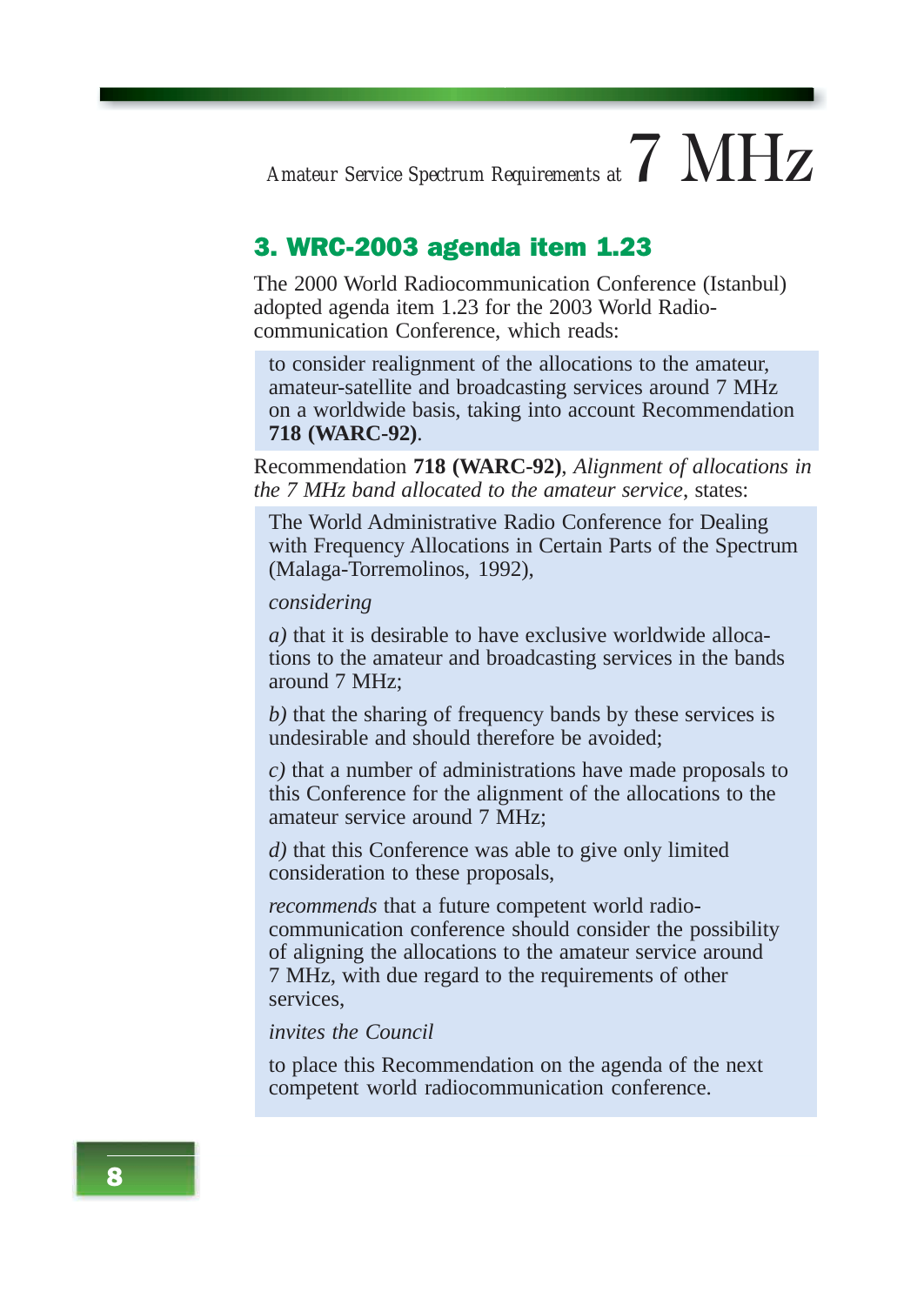

Recommendation ITU-R SM.1131, *Factors to consider in allocating spectrum on a worldwide basis*, recommends:

that, when evaluating, for a specific frequency range, whether to allocate on a worldwide versus a regional basis, administrations should consider the factors in Annex 1.

#### **ANNEX 1**

#### **Factors to consider for allocating spectrum on a worldwide basis**

#### **2 Technical factors**

Technical factors, predominantly frequency/propagation, and space location must be considered when allocating spectrum. Signals communicating over very long distances due to the propagation characteristics (primarily HF) cannot be localized as a border coordination issue.

#### **3 Operational factors**

Certain radio services or types of radio services require allocation on a worldwide basis because the functions that they serve require international mobility of operation and/or interoperability. Some unique operational functions, such as maritime and aeronautical mobile services often require worldwide allotment and/or channelling plans. Examples of services or types of services generally requiring worldwide allocations include:

- space services,
- services below 30 MHz.

#### **5 Other factors**

The RR and the Table of Frequency Allocations therein permit administrations to deviate from a particular allocation by use of footnotes. Such deviation takes the form of additional or alternative allocations. Although such allocations can be a disruptive influence, they remain an issue of national sovereignty and flexibility. The elimination of regional differences in allocations will not eliminate the existence of such deviations.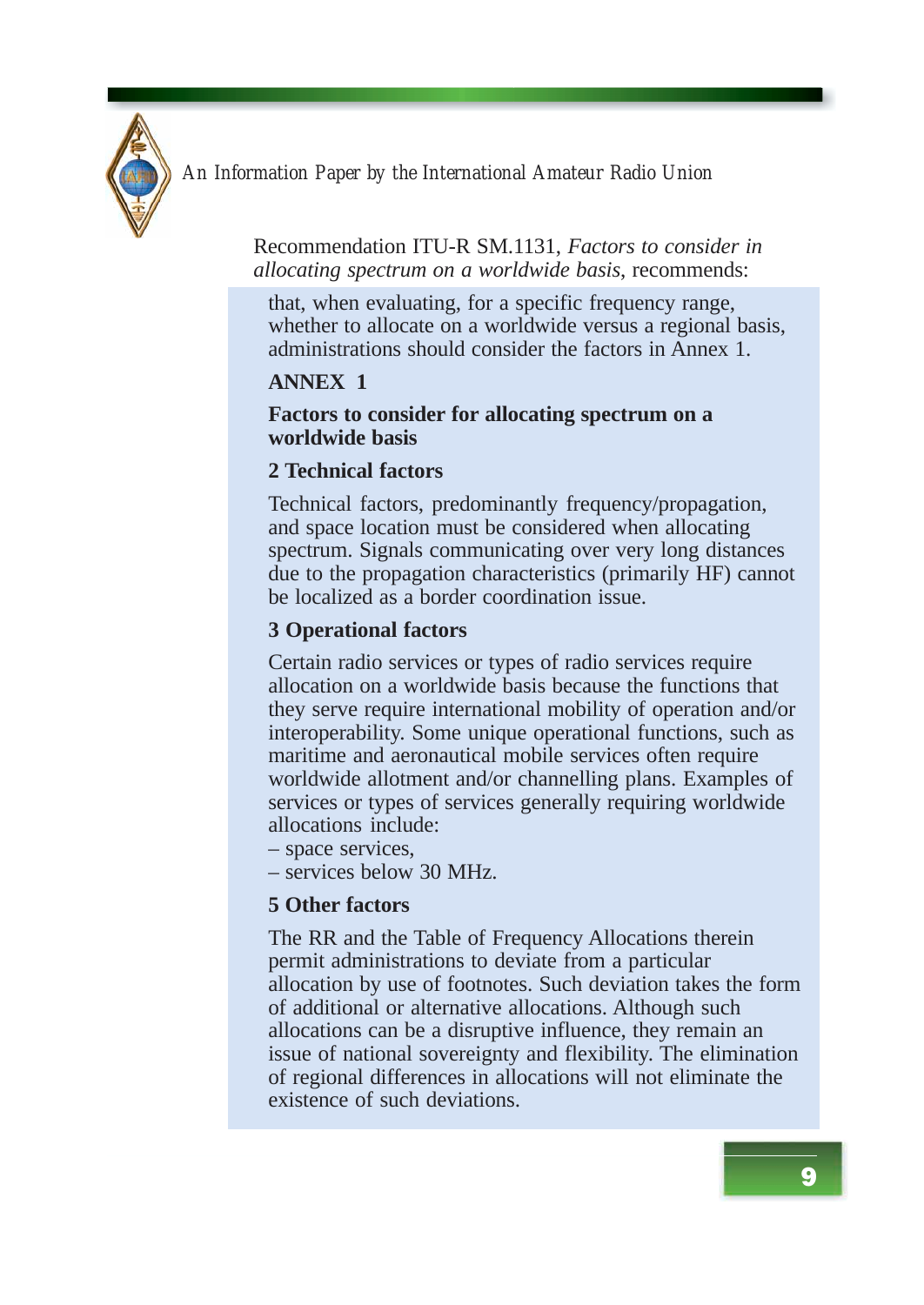### *Amateur Service Spectrum Requirements at*  $7$   $\text{MHz}$

#### 4. History of the 7-MHz Allocation

The story begins with the Washington International Radiotelegraph Conference of 1927, the first such conference after the opening of the short waves. A 300-kHz allocation, 7 000-7 300 kHz, was won for amateurs worldwide and was successfully defended at the Madrid Conference in 1932.

*The problems began at the Cairo Conference in 1938. Reflecting the rising tensions in Europe and an increasing desire to disseminate propaganda, the Fascist government of Italy proposed reallocating parts of the amateur bands at 7 and 14 MHz for broadcasting.*

While amateurs in North and South America have managed to retain those 300 kilohertz ever since, they have not been as fortunate in the rest of the world. This has also reduced the utility of the band in the Americas. The problems began at the Cairo Conference in 1938. Reflecting the rising tensions in Europe and an increasing desire to disseminate propaganda, the Fascist government of Italy proposed reallocating parts of the amateur bands at 7 and 14 MHz for broadcasting. There was enough support for the Italian proposals that the best the defenders of the amateur service could do was shared use of 7 200-7 300 kHz by amateurs and broadcasting, with broadcasting permitted only outside the Americas.

There were hopes that after World War II the band would be put back into rightful order, but they were dashed by the Cold War. Indeed, the situation became worse at a series of Atlantic City Conferences in 1947. There, the broadcasting band outside the Americas was extended down to 7 100 kHz, with 7 150-7 300 kHz exclusively for broadcasting and 7 100-7 150 kHz shared between amateurs and broadcasting (in a few countries the arrangement for amateurs was more generous).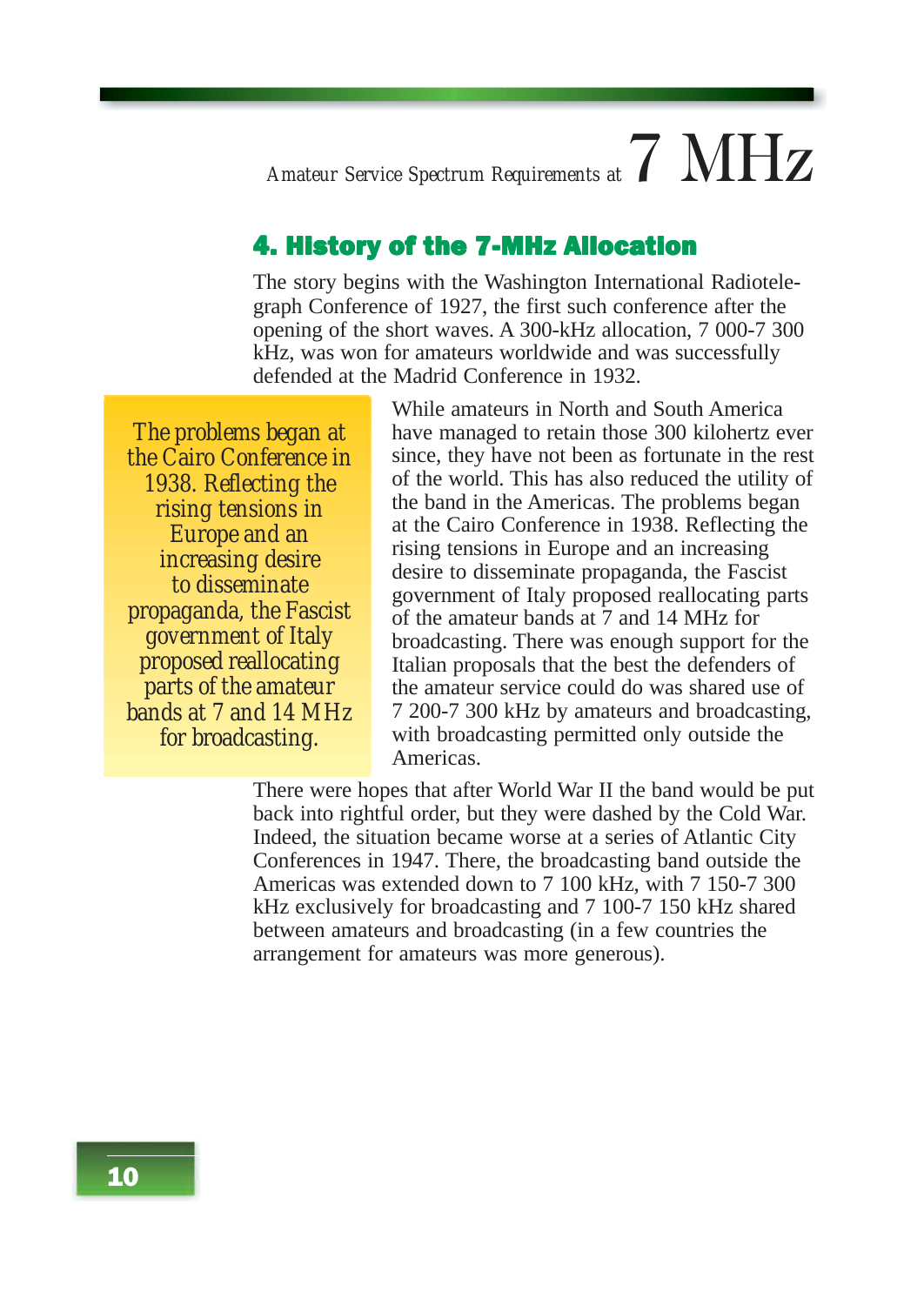

At Geneva in 1959, the present allocations table for 7 100-7 300 kHz – broadcasting in Regions 1 and 3, amateur in Region 2 – was adopted. Twenty years later at WARC-79, despite proposals for a worldwide amateur allocation of 6 950-7 250 kHz, amateurs in Region 2 almost lost access to 7 100-7 300 kHz; it took the unanimous support of the countries in the region just to maintain the *status quo*.

The next international conference to deal with the band was held in Torremolinos, Spain, in 1992. There, the United States proposed a worldwide amateur allocation of 6 900-7 200 kHz as one of a package of proposals for expanded broadcasting bands. In the end, there was insufficient support for broadcasting expansion below 10 MHz to free up the spectrum required for such a realignment. The best that could be accomplished at Torremolinos was the adoption of a recommendation that the alignment of the amateur allocations around 7 MHz be placed on the agenda of a future conference.

*To restore the condition that existed prior to 1938, the amateur service seeks an exclusive, worldwide allocation in the vicinity of 7 MHz of no less than 300 kHz.*

WRC-2000 in Istanbul recommended that 7-MHz realignment – "harmonization" was a term often used – be placed on the agenda of WRC-2003. The ITU Council accepted this recommendation.

To restore the condition that existed prior to 1938, the amateur service seeks an exclusive, worldwide allocation in the vicinity of 7 MHz of no less than 300 kHz. When the allocation was first made in 1927, amateur stations worldwide numbered just 15,000. Now they number almost

three million. Broadcasters speak of their unfulfilled requirements for spectrum between 4 and 10 MHz, but in this frequency range the amateur service has access **only** to the 7-MHz band. The band is essential for disaster communications in the daytime over paths of 300 to 1 000 km and frequently is the only band available for intercontinental communication at night. Fitting the wide and growing variety of amateur uses into the 100 kHz that is clear of broadcasting interference defies rational band planning.

11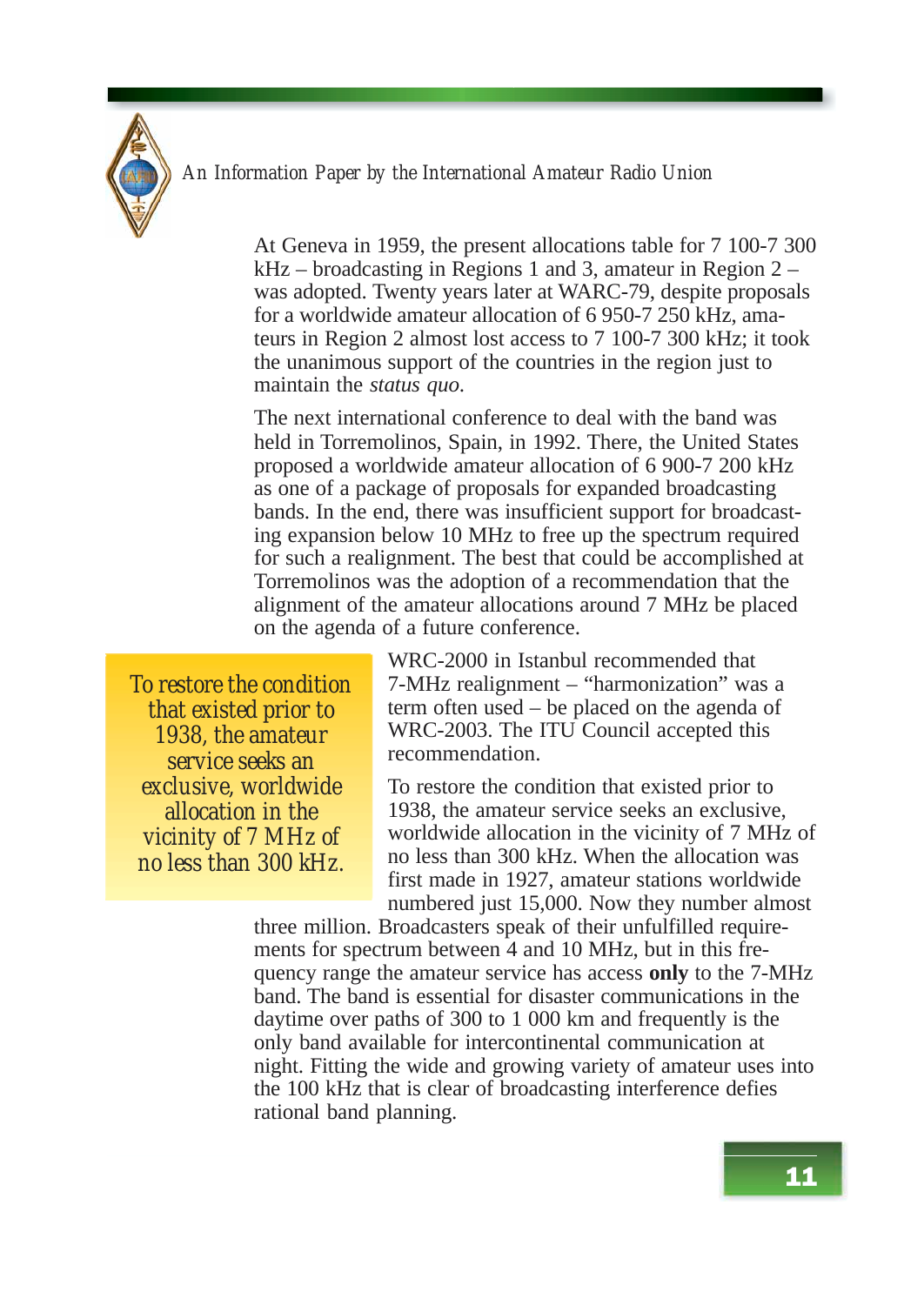### *Amateur Service Spectrum Requirements at*  $7$   $MHz$

#### 5. Propagation properties and uses of 4-10 MHz

Operating frequencies vary according to sunspot numbers, which modifies when, and over what path distances, particular bands will be used. Observed 12-month smoothed sunspot numbers and those predicted for the rest of Cycle 23 are as shown below.



To maintain reliable radiocommunication, HF services need access to a family of frequencies. Optimum operating frequencies vary not only according to sunspot numbers but also the specific path, time of day, month, manmade noise levels and other factors. Ideally, they should be logarithmically spaced and appropriate for the path distances. As amateur stations use relatively low power and paths between

stations can be any distance, bands are needed at frequency intervals of 1.4 to 1 or less.

Nighttime F-layer propagation supports radiocommunication over much of the world. Generally, the portion of the Earth's surface in darkness or twilight can be reached at any given time with enhanced propagation along the terminator (the boundary between daylight and darkness). Because the evening is a peak period for amateur service activity, use of the 7 MHz band is particularly heavy at that time. Traffic is especially heavy when the maximum usable frequency (MUF) falls below 10 MHz and the 7 MHz band becomes the only one capable of supporting reliable intercontinental radiocommunication with typical amateur antennas and power levels.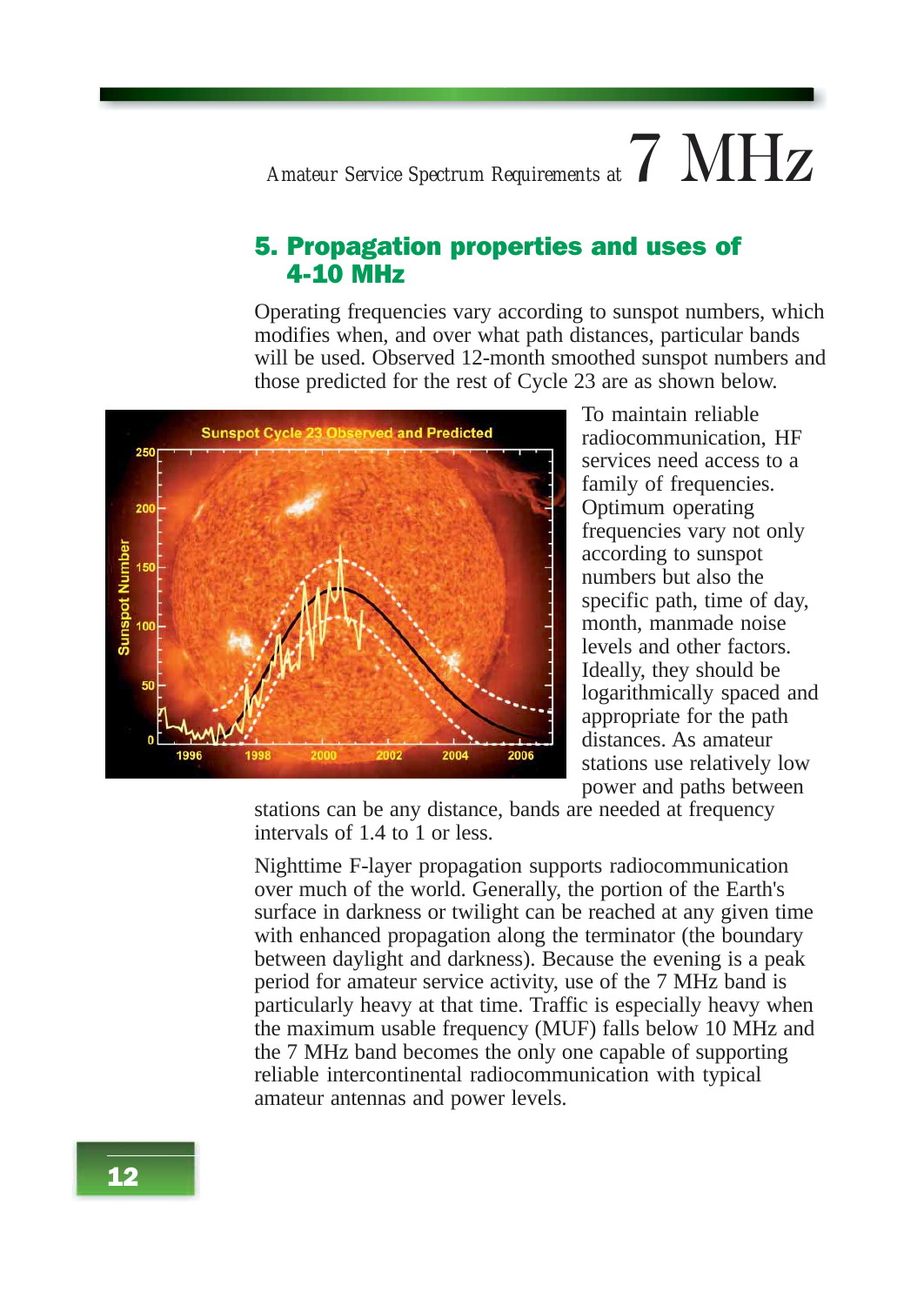

**7 MHz is the only amateur allocation between 4 and 10 MHz.** It is essential for:

- intraregional (short-distance) paths during the daytime
- interregional (long-distance) paths during the night,

as shown in the following map:



*7 MHz short-distance path (day) and long-distance path (night)*

*Generally, the portion of the Earth's surface in darkness or twilight can be reached at any given time with enhanced propagation along the terminator (the boundary between daylight and darkness).*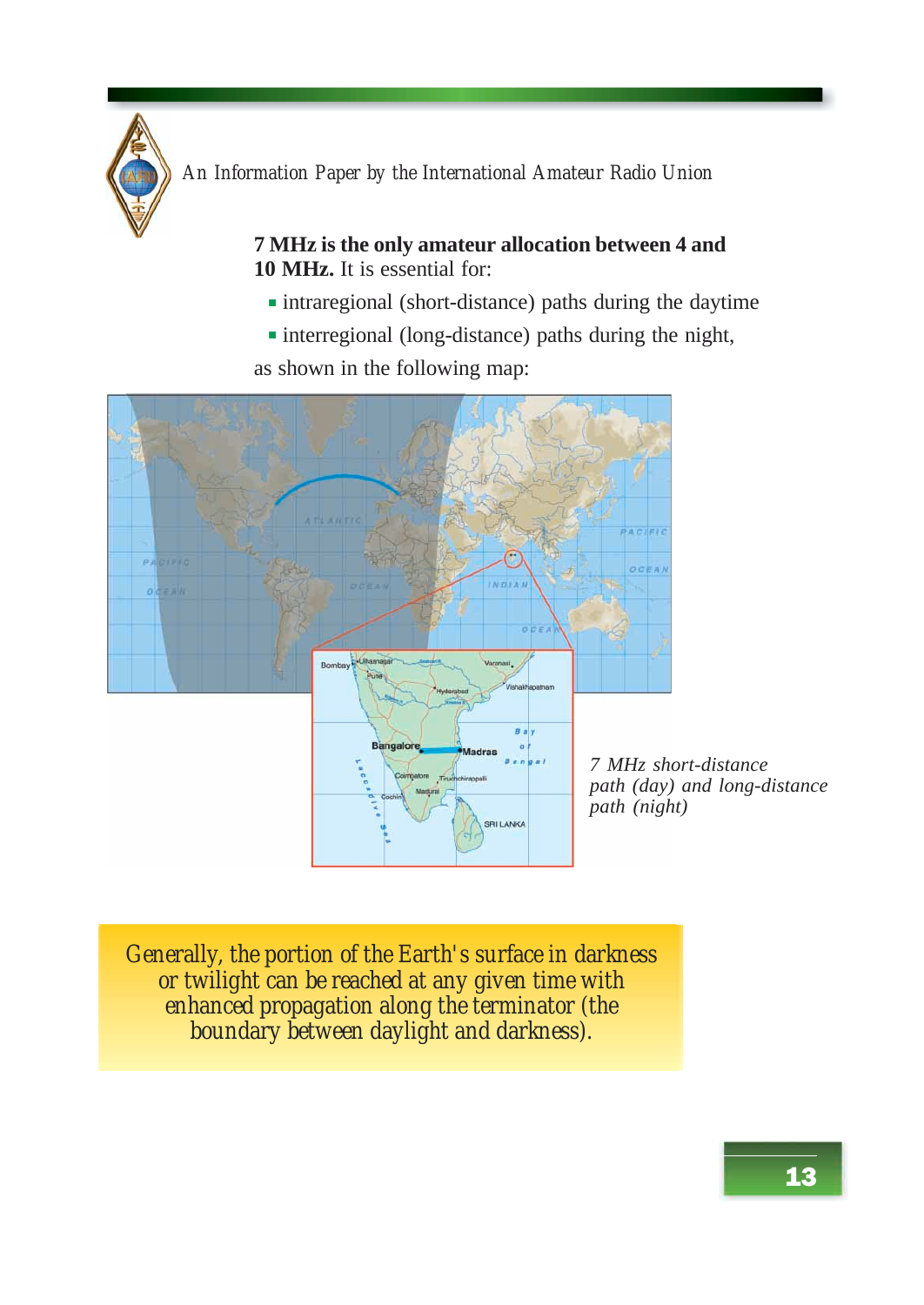### *Amateur Service Spectrum Requirements at*7 MHz

The chart below on the left shows the maximum usable frequency (MUF) and lowest usable frequency (LUF) for a typical short 197-km HF path, in this case, Madras to Bangalore, India, January, SSN=40, 100 W, dipole antennas. The chart on the right are LUFs and MUFs for the Geneva-Connecticut USA 6062-km path, January, SSN=150. Both of these examples show the utility of the 7 MHz band on short and long paths and different sunspot numbers. Bold indicates when 7 MHz may be the most reliable band of those allocated to the amateur service.

| <b>Time</b><br>(UT) | LUF<br>(MHz) | <b>MUF</b><br>(MHz) |
|---------------------|--------------|---------------------|
| 02                  | 5.2          | 6.6                 |
| 04                  | 7.3          | 8.1                 |
| 06                  | 6.9          | 8.1                 |
| 08                  | 7.1          | 8.4                 |
| 10                  | 7.6          | 9.1                 |
| 12                  | 6.7          | 9.2                 |
| 14                  | 4.9          | 8.2                 |
| 16                  | 4.5          | 7.3                 |
| 18                  | 2.4          | 6.7                 |
| 20                  | 3.9          | 5.6                 |
| 22                  | 2.7          | 4.4                 |
| 24                  | 2.0          | 3.1                 |

| <b>Time</b><br>(UT) | <i>LUF</i><br>(MHz) | <b>MUF</b><br>(MHz) |
|---------------------|---------------------|---------------------|
| $\mathbf{0}$        | 4.1                 | 9.8                 |
| 04                  | 4.2                 | 10.3                |
| 06                  | 3.6                 | 7.6                 |
| 08                  | 5.2                 | 9.3                 |
| 10                  |                     | 13.3                |
| 12                  | 11.3                | 20.8                |
| 14                  | 13.5                | 28.4                |
| 16                  | 13.1                | 31.4                |
| 18                  | 9.1                 | 23.9                |
| 20                  | 6.7                 | 15.2                |
| 22                  | 4.6                 | 11.8                |
| 24                  | 4.2                 | 10.2                |

From the charts on the left, it is apparent that the 7 MHz band is the best band for all paths at least some of the time.

Because of its propagation characteristics, the 7 MHz band sees heavy 24-hour use each day.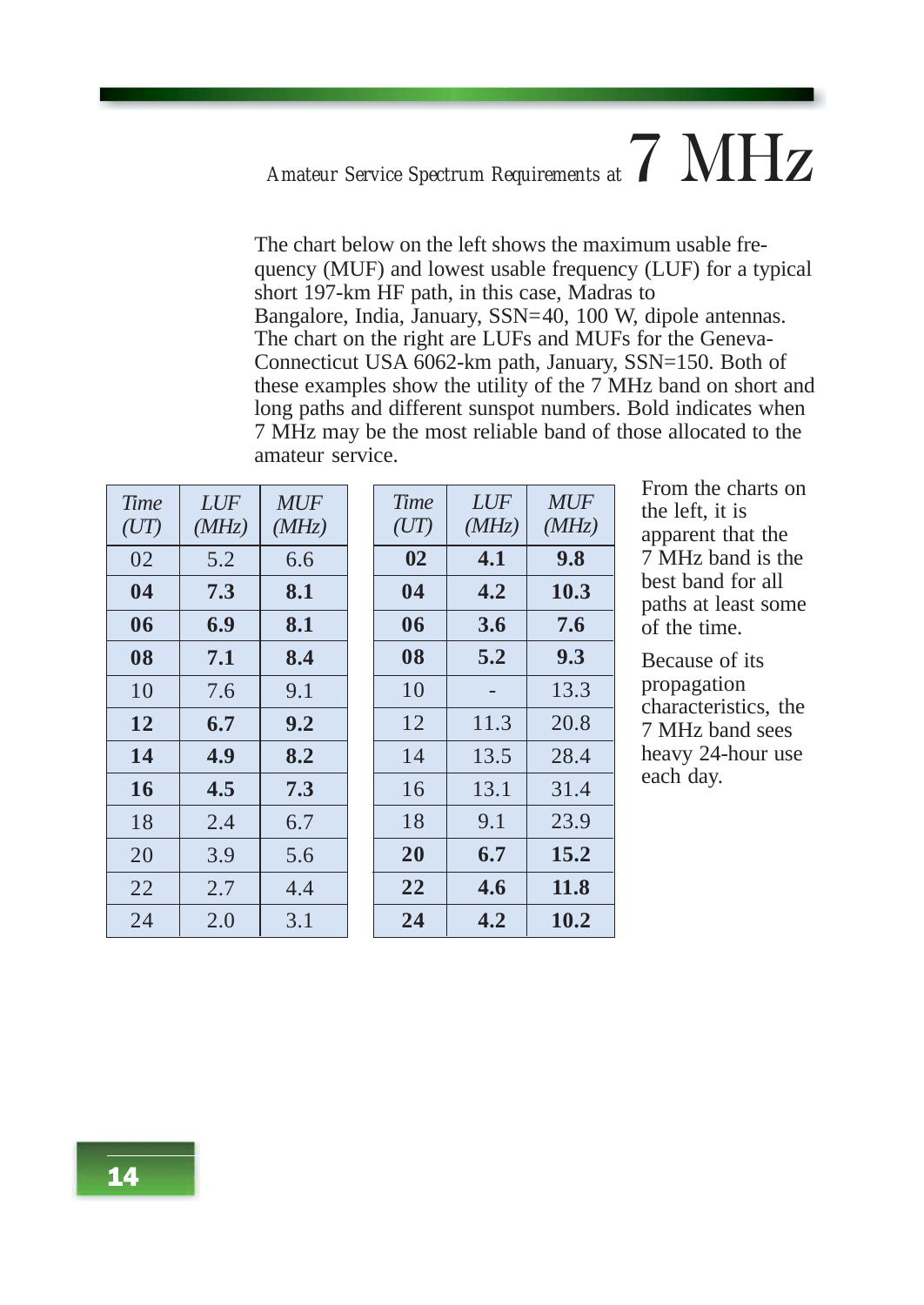#### 6. Growth in variety of radiocommunication modes used by amateurs

Whereas on-off-keyed (CW) Morse code telegraphy and double-sideband amplitude-modulated (DSB-AM) radiotelephony were dominant in the 1930s, today a wide variety of radiocommunication methods (modes) are in use in the highfrequency (HF) bands in the amateur service.

*In the late 1970s and early 1980s with the advent of the personal computer (PC), it became possible for amateurs to experiment with electronic radiotelegraphy and data communications using error correction.*

Narrow-band, direct-printing radiotelegraphy (RTTY) became practical for amateurs in the 1950s owing to the availability of teleprinter machines retired from commercial service. Also in the 1950s, suppressed-carrier singlesideband (SSB) radiotelephony became popular and in the

1960s largely supplanted DSB-AM, which is now the province of just a handful of devoted operators. Experiments with slowscan television in a voice bandwidth, begun in the 1930s and accelerated in the 1950s, led to the mode becoming popular in the late 1960s. In the late 1970s and early 1980s with the advent of the personal computer (PC), it became possible for amateurs to experiment with electronic radiotelegraphy and data communications using error correction.

That brought forth AMTOR – a variation of SITOR based on CCIR Recommendation 476 – and permitted development of AX.25 packet radio used not only in the amateur services but also in other radio services throughout the world. PACTOR has emerged as a mode combining some of the features of AMTOR and packet radio. These developments have benefited other services; for example, the United Nations is using PACTOR for reliable high-frequency radiocommunication between Geneva and Africa and Asia as an extension of the Internet.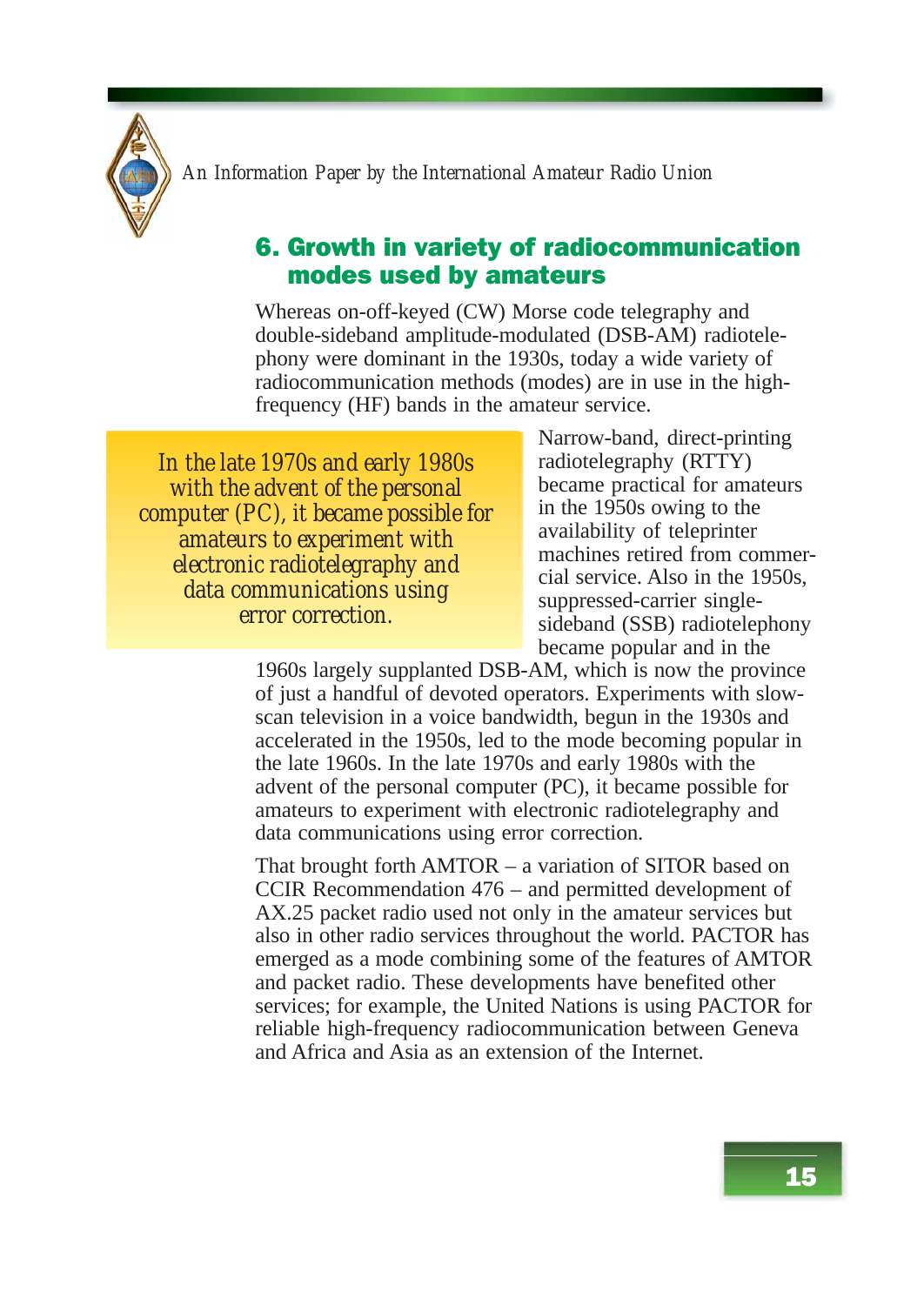## *Amateur Service Spectrum Requirements at*7 MHz

In recent years, dedicated hardware modulator-demodulator (modems) controllers have been emulated by software-based systems running on PCs including "sound boards." This has given rise to a number of "designer modes" such as the narrow-band chat mode PSK31, a robust selective-fade-resistant MFSK-16, and others, as well as to enhancements to slowscan television. Amateurs are now experimenting to determine the best digital voice implementations for the difficult HF environment.



These modes are on the air daily in the 7 MHz band. Beginning at 7 000 kHz and moving upward in frequency, CW operations occupy the lower portion of the band. There is a small amount of spectrum available for RTTY, slow-scan television (SSTV), facsimile and data modes, and the remainder is occupied by radiotelephony, mostly SSB. While 300 kHz of bandwidth is available in Region 2, Australia and New Zealand, all of these modes are squeezed into 100 kHz of spectrum in Regions 1 and 3. The inter-regional propagation at 7 MHz – particularly at night – and the global misalignment of the allocations makes it difficult to have a practical band plan.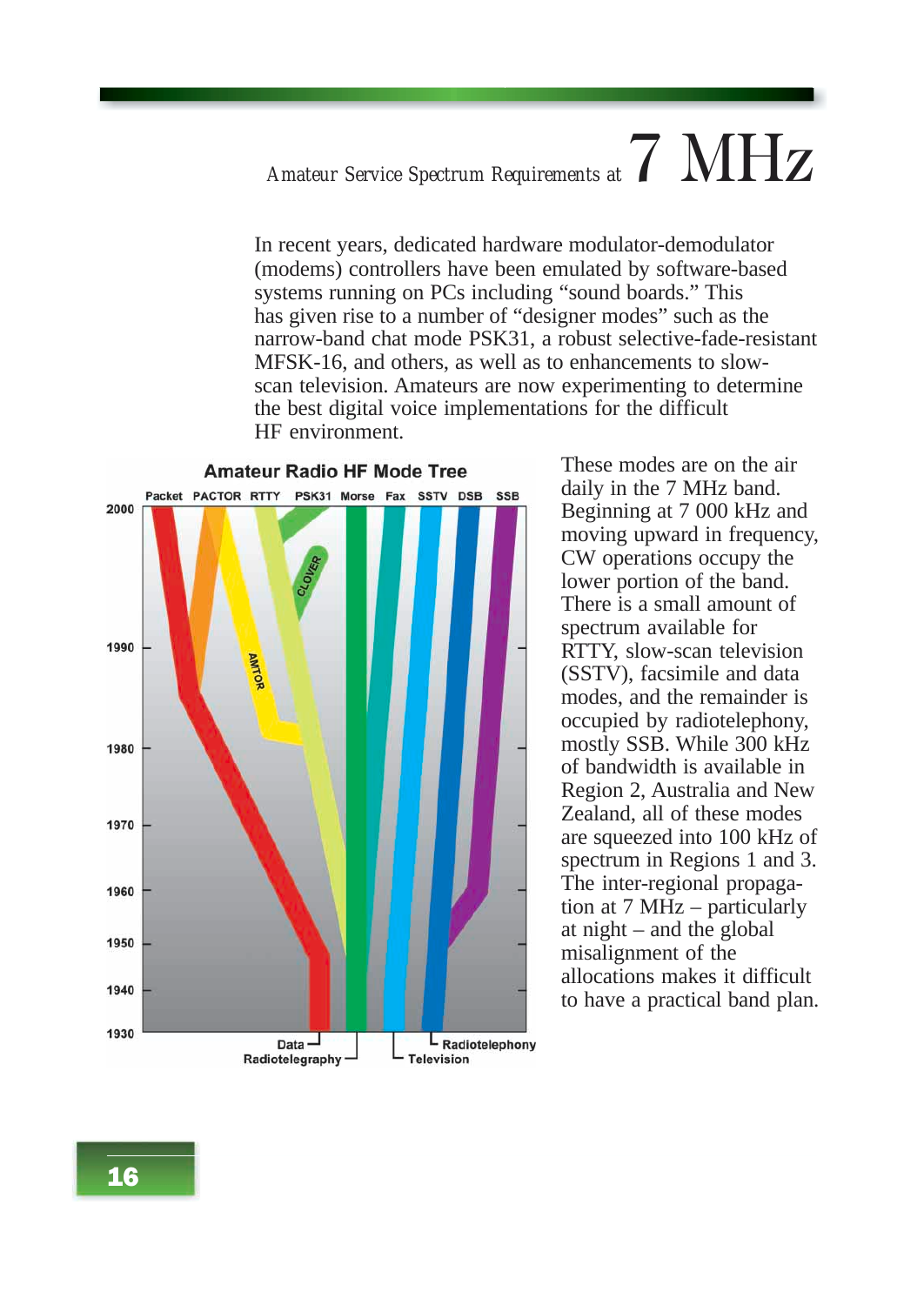

Amateur stations cope with this problem in real time by dynamic frequency self assignment to reduce interference. It is also common practice for amateur stations to use reduced bandwidths through narrow-band filtering to accommodate as many stations as possible within the available spectrum.

#### 7. Population growth of the amateur service

At the time of the Washington International Radiotelegraph Conference in 1927, when the width of the amateur 7-MHz band was set at 300 kHz worldwide, there were approximately 15,000 amateur stations. This number grew to one million at the time of WARC-79 and to two million by 1990. Today the number of amateur stations worldwide is approaching three million.

*Hundreds of thousands of presently licensed amateurs who are now restricted to frequencies above 30 MHz will be able to use the HF bands. In addition, a large influx of new licensees will enter the amateur service once the Morse code is no longer required for HF operation.*

Several administrations are planning to propose at WRC-2003 the deletion of the existing international regulatory requirement that amateur operators must demonstrate Morse code proficiency before being licensed to operate below 30 MHz. It is anticipated that this proposal will be adopted. This will have an immediate and dramatic effect upon the occupancy of the HF amateur bands, including the 7-MHz band. Hundreds of thousands of presently licensed amateurs who are now restricted to frequencies above 30 MHz will be able to use the HF bands. In addition, a large influx of new licensees will enter the amateur service once the Morse code is no longer required for HF operation. These effects could easily double the occupancy of the 7-MHz band by 2005.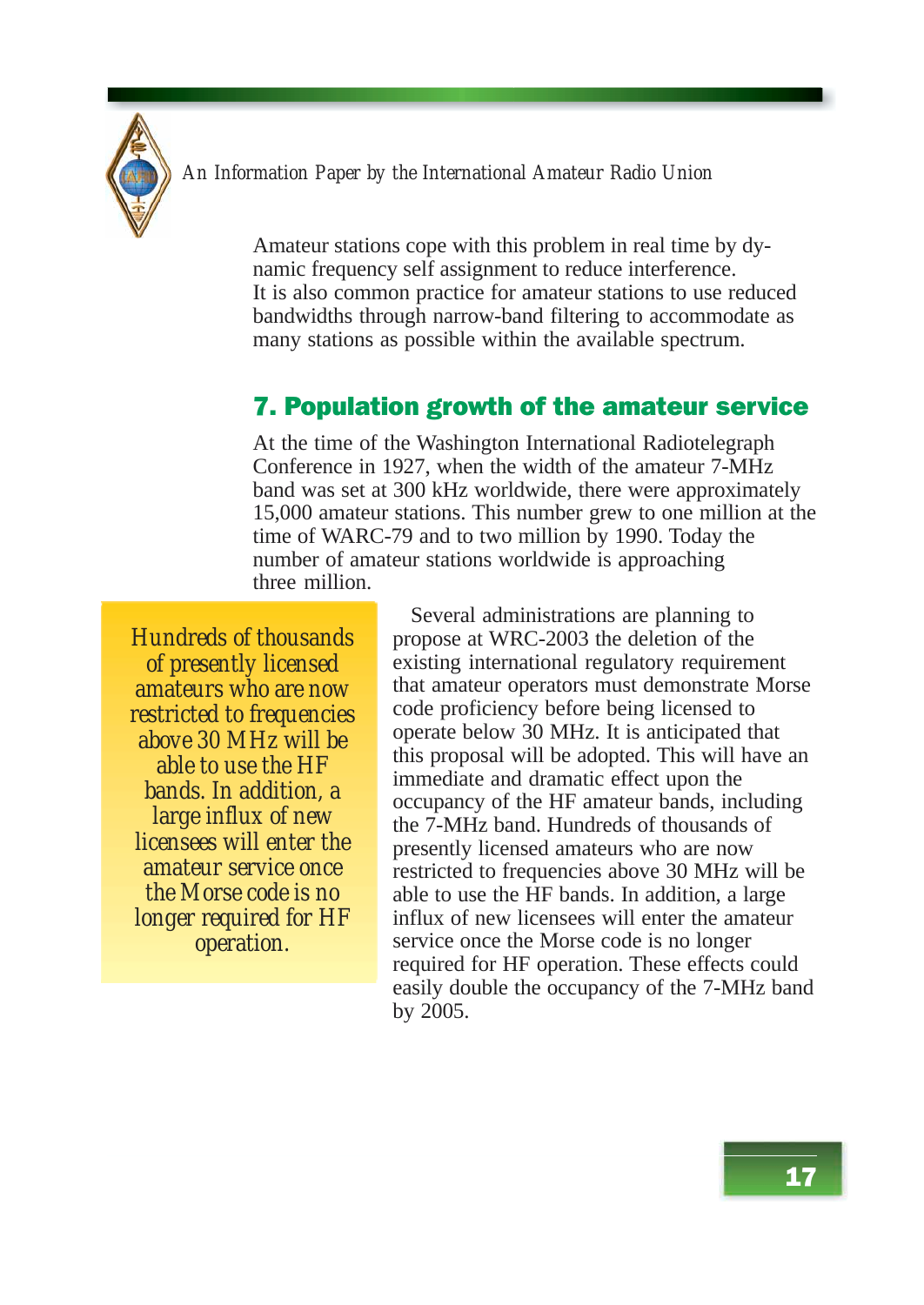#### 8. Comparison of BC and amateur allocations in the band 5 900-12 100 kHz

| <b>Allocation to services</b>      |                                                 |                     |  |
|------------------------------------|-------------------------------------------------|---------------------|--|
| <b>Region 1</b>                    | <b>Region 2</b>                                 | <b>Region 3</b>     |  |
| 5 900-5 950                        | <b>BROADCASTING*</b>                            |                     |  |
| 5 950-6 200<br><b>BROADCASTING</b> |                                                 |                     |  |
| 6 200-6 525                        | <b>MARITIME MOBILE</b>                          |                     |  |
| 6 525-6 685                        | AERONAUTICAL MOBILE (R)                         |                     |  |
| 6 685-6 765                        | AERONAUTICAL MOBILE (OR)                        |                     |  |
| 6765-7000                          | <b>FIXED</b>                                    |                     |  |
|                                    | Land mobile                                     |                     |  |
| 7 000-7 100                        | <b>AMATEUR</b>                                  |                     |  |
|                                    | <b>AMATEUR-SATELLITE</b>                        |                     |  |
| 7 100-7 300                        | 7 100-7 300                                     | 7 100-7 300         |  |
| <b>BROADCASTING</b>                | <b>AMATEUR</b>                                  | <b>BROADCASTING</b> |  |
| 7 300-7 350                        | <b>BROADCASTING*</b>                            |                     |  |
| 7 350-8 100                        | <b>FIXED</b>                                    |                     |  |
|                                    | Land mobile                                     |                     |  |
| 8 100-8 195                        | <b>FIXED</b>                                    |                     |  |
|                                    | <b>MARITIME MOBILE</b>                          |                     |  |
| 8 195-8 815                        | <b>MARITIME MOBILE</b>                          |                     |  |
| 8 815-8 965                        | AERONAUTICAL MOBILE (R)                         |                     |  |
| 8 965-9 040                        | AERONAUTICAL MOBILE (OR)                        |                     |  |
| 9 040-9 400                        | <b>FIXED</b>                                    |                     |  |
| 9 400-9 500                        | <b>BROADCASTING*</b>                            |                     |  |
| 9 500-9 900                        | <b>BROADCASTING</b>                             |                     |  |
| 9 900-9 995                        | <b>FIXED</b>                                    |                     |  |
| 9 995-10 003                       | STANDARD FREQUENCY AND TIME SIGNAL (10 000 kHz) |                     |  |
| 10 003-10 005                      | STANDARD FREQUENCY AND TIME SIGNAL              |                     |  |
|                                    | Space research                                  |                     |  |
| 10 005 10 100                      | AERONAUTICAL MOBILE (R)                         |                     |  |
| 10 100-10 150                      | <b>FIXED</b>                                    |                     |  |
|                                    | Amateur                                         |                     |  |
| 10 150-11 175                      | <b>FIXED</b>                                    |                     |  |
|                                    | Mobile except aeronautical mobile (R)           |                     |  |
| 11 175 11 275                      | AERONAUTICAL MOBILE (OR)                        |                     |  |
| 11 275-11 400                      | AERONAUTICAL MOBILE (R)                         |                     |  |
| 11 400-11 600                      | <b>FIXED</b>                                    |                     |  |
| 11 600-11 650                      | <b>BROADCASTING*</b>                            |                     |  |
| 11 650-12 050                      | <b>BROADCASTING</b>                             |                     |  |
| 12 050-12 100                      | <b>BROADCASTING*</b>                            |                     |  |

\*Access subject to S5.134.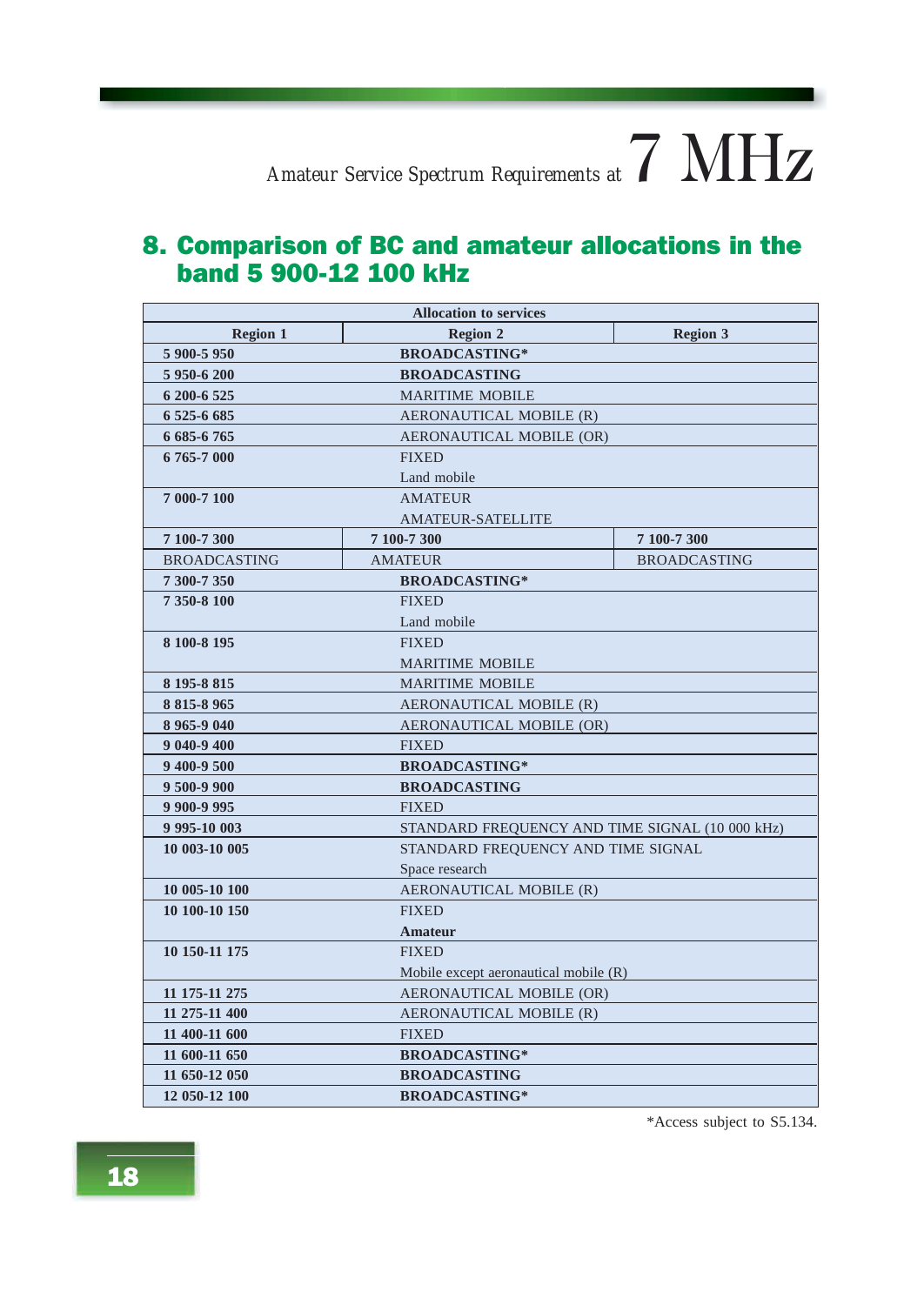

In the band 5 900-12 100 kHz, the broadcasting service has a total of 1 350 kHz worldwide and 200 kHz additional in Regions 1 and 3. The amateur service has 150 kHz worldwide (including 50 kHz on a secondary basis) and 200 kHz additional in Region 2.

#### 9. Benefits of harmonization

Worldwide harmonized allocations will benefit both the broadcasting and amateur services. Broadcasters and their listeners will benefit from the removal of geographic limitations.

*In the late afternoon, nighttime, and early morning hours, strong signals from broadcast stations in Regions 1 and 3 drown out the lower-powered amateur stations operating in the upper two-thirds of the band.*

Amateurs in Regions 1 and 3 have had to cope with a grossly inadequate allocation of just 100 kHz and must have access to the 300 kHz allocated to amateurs in Region 2 to accommodate their minimum requirements. If this can be achieved, amateurs in Europe, Africa, Asia, and Oceania will be able to make full use of the 7-MHz band for the first time in 65 years.

Amateurs in Region 2 have full access to 300 kHz only during some daylight hours. In the late afternoon, nighttime, and early morning hours, strong signals from broadcast stations in Regions 1 and 3 drown out the lower-powered amateur stations operating in the upper two-thirds of the band. The use of this portion of the band by amateur stations in Regions 1 and 3 will be much more compatible with amateurs in Region 2 and will permit interregional communication.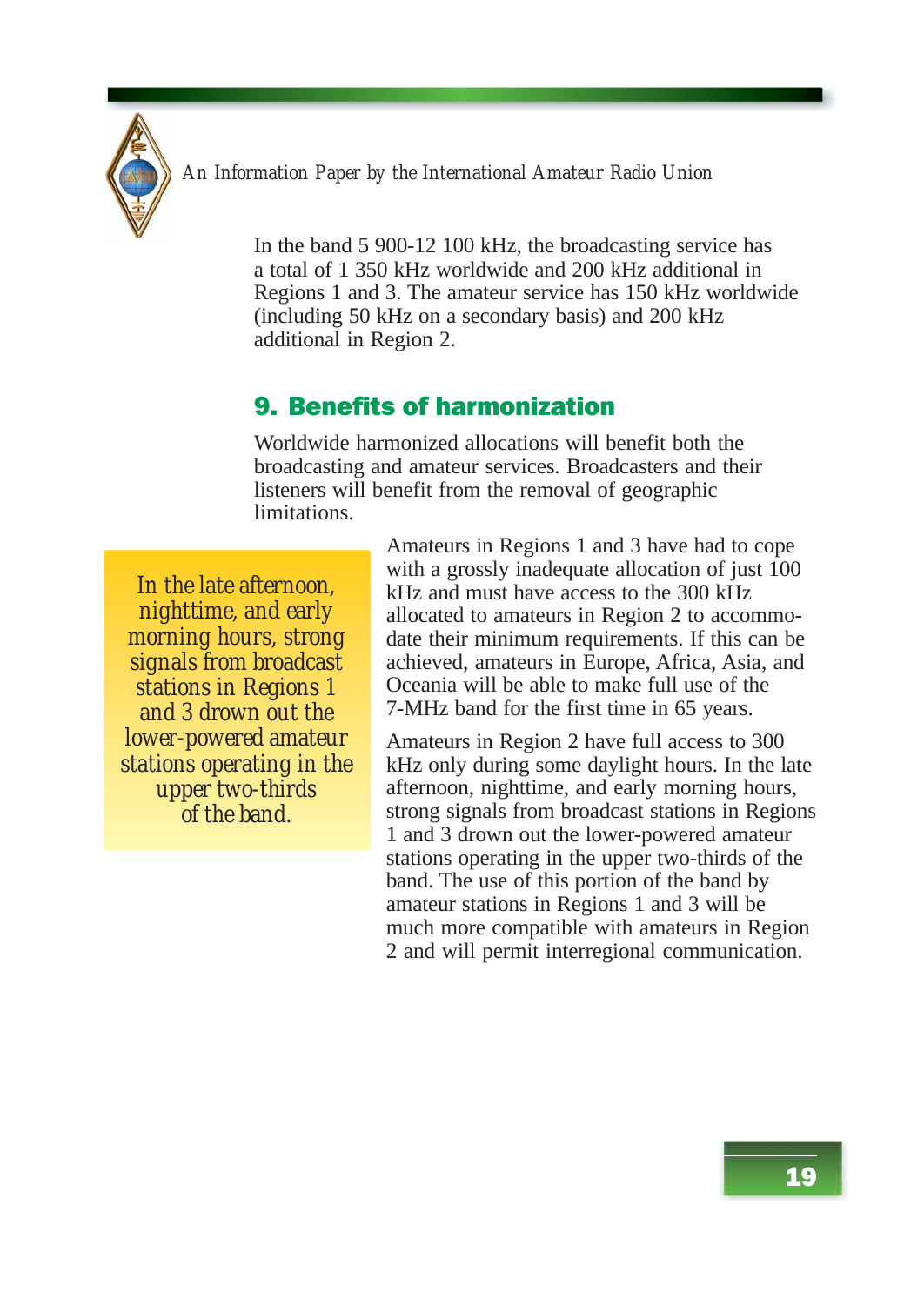### *Amateur Service Spectrum Requirements at*  $7$   $MHz$

#### 10. Costs and risks of failing to find a solution

If an acceptable worldwide allocation arrangement cannot be agreed, the consequences will be severe for both the broadcasting and amateur services.



The existing geographic constraints on broadcasters will have to be continued. Broadcasters in Regions 1 and 3 will be unable to beam to listeners in Region 2 and broadcasters in Region 2 will be unable to operate at all in the 7 100-7 300 kHz band.

 Crowding in the amateur service allocation will become even more severe as the variety of emission modes continues to expand and as new stations are licensed. It is anticipated that after WRC-2003 there will no longer be an international regulatory requirement for amateur operators to demonstrate Morse code proficiency before being licensed to operate below 30 MHz. This will cause an immediate and dramatic increase in band occupancy.

To maintain communications in the face of increased interference, amateurs will be required to increase transmitter power levels and antenna gain. Those who are unable to do so will be unable to communicate. This will be particularly disruptive of disaster communications because stations operating from areas affected by natural disasters typically use equipment powered by batteries and temporary antennas.

Amateurs who find the 7-MHz band too crowded will be forced to operate in the next lower amateur band at 3.5 MHz, a 2 to 1 frequency interval (1.4 to 1 is the maximum desirable interval between HF amateur bands). Communication often is not possible at the lower frequency owing to reduced signal-tonoise ratios. Even if communication is possible at 3.5 MHz over the paths for which 7 MHz is the optimum frequency, significantly higher transmitter power is required – which consumes batteries and generator fuel at a faster rate.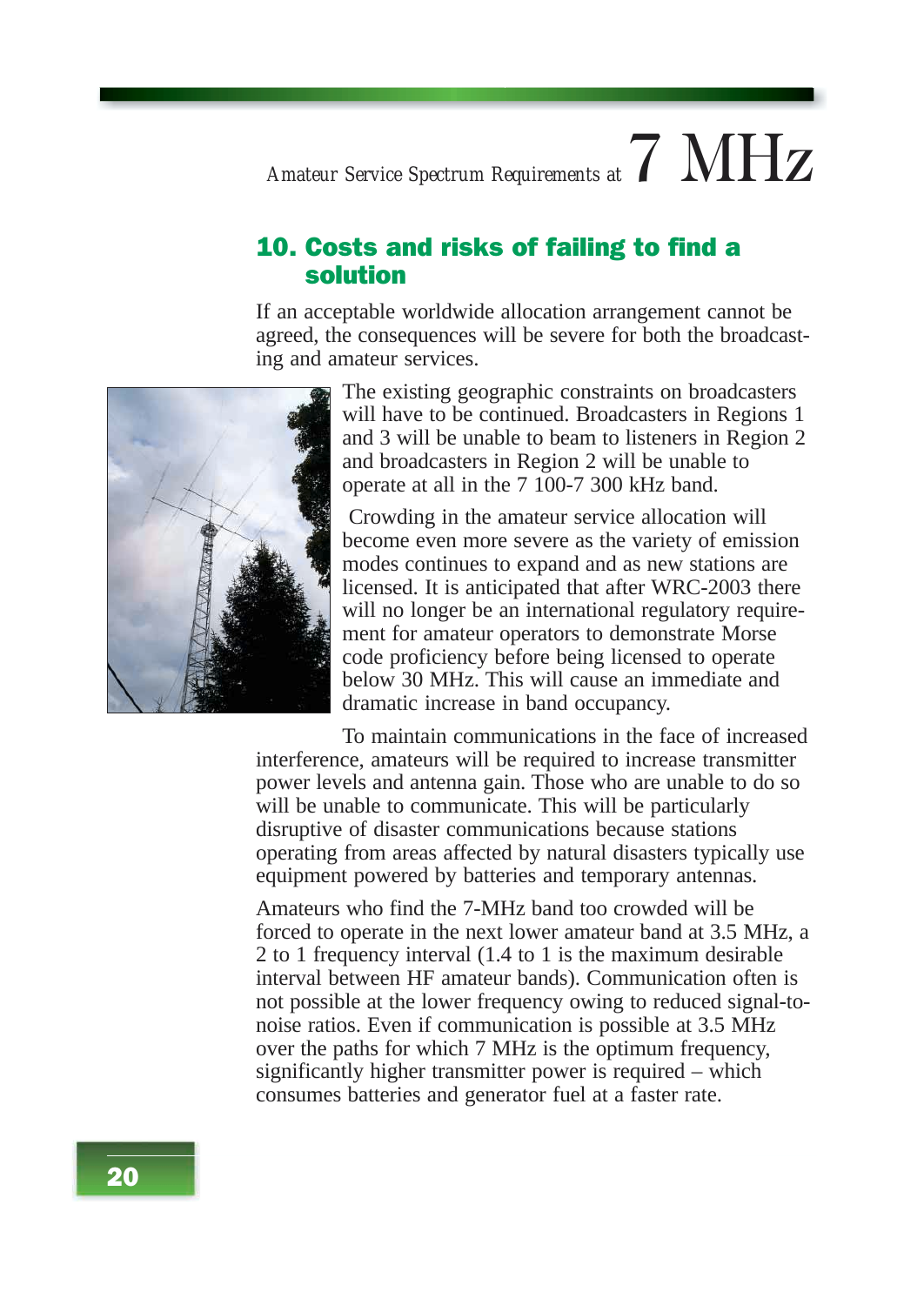

#### 11. Steps to WRC-2003

The following are among the important ITU events leading to consideration of the 7 MHz realignment at WRC-2003:

#### **2001**

| 400 L                          |                                                                    |
|--------------------------------|--------------------------------------------------------------------|
| $\blacksquare$ 19-28 September | <b>ITU-R Working Party 6E</b>                                      |
|                                | (terrestrial emission), Geneva                                     |
| $\blacksquare$ 1-2 October     | ITU-R SG 6 (broadcasting), Geneva                                  |
| $\blacksquare$ 22-30 October   | <b>ITU-R Working Party 8A</b><br>(land mobile and amateur), Geneva |
| $\blacksquare$ 5-7 November    | <b>ITU-R Study Group 8</b><br>(mobile, amateur), Geneva            |
| 2002                           |                                                                    |
| $\blacksquare$ 8-14 May        | <b>ITU-R Working Party 8A</b><br>(land mobile and amateur), Geneva |
| $\blacksquare$ 31 May          | Deadline for contributions to the<br>CPM draft report              |
| $\blacksquare$ 3-7 June        | Drafting of the CPM Report,<br>Geneva                              |
| $\blacksquare$ 2-6 December    | CPM-02-2, Geneva                                                   |
| 2003                           |                                                                    |
| $\blacksquare$ Early           | Proposals from administrations                                     |
| $\blacksquare$ 9 June-4 July   | 2003 World Radiocommunication<br>Conference                        |
|                                |                                                                    |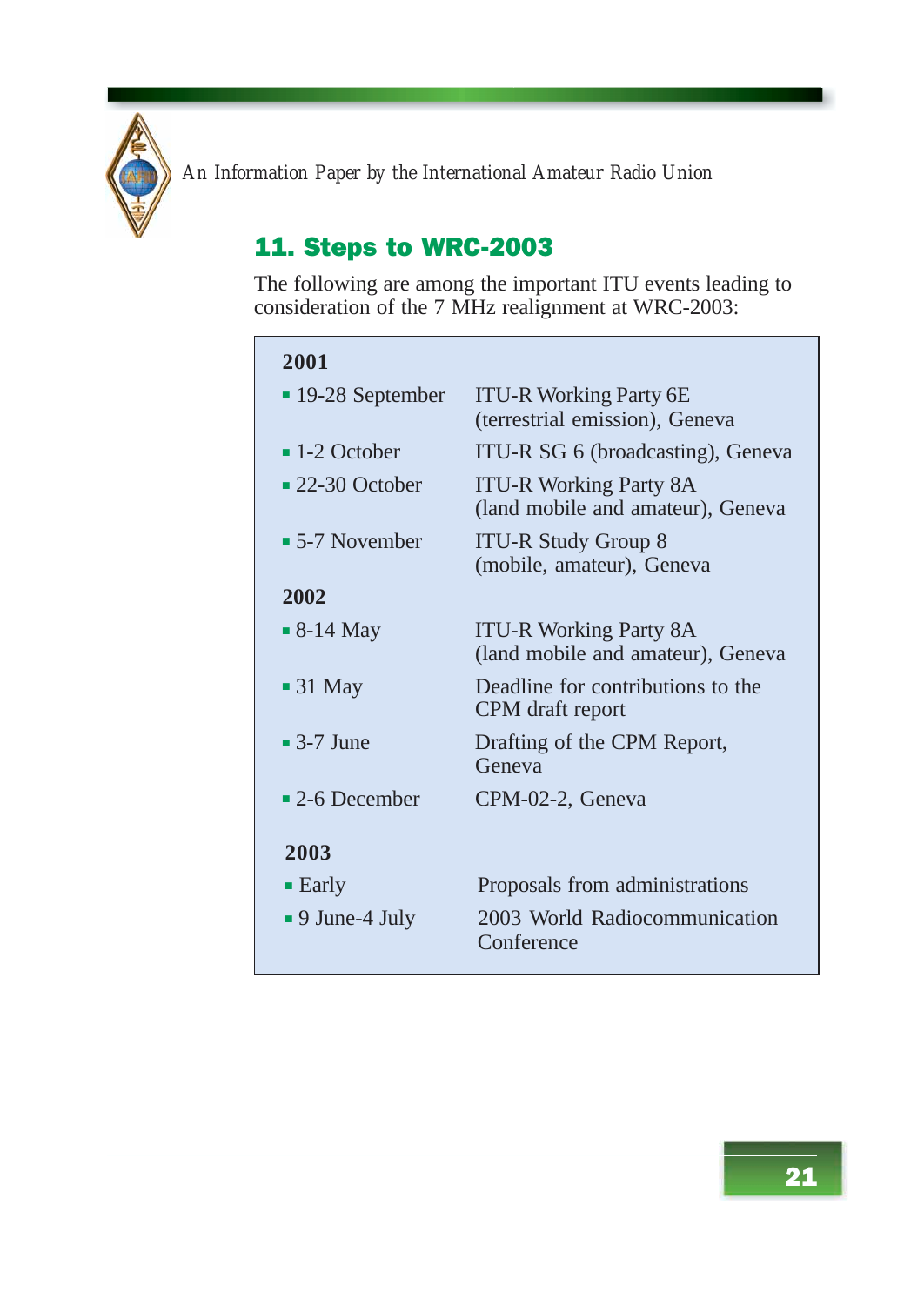### *Amateur Service Spectrum Requirements at*7 MHz



#### 12. What is the IARU?

The International Amateur Radio Union was founded in Paris in 1925 to represent the interests of radio amateurs worldwide. It is a federation of national associations of licensed radio amateurs representing 152 countries and separate territories, including 136 Member States of the ITU. There are three regional organizations of the IARU, corresponding to the

*The International Amateur Radio Union was founded in Paris in 1925 to represent the interests of radio amateurs worldwide.*

Regions that are defined in the ITU Radio Regulations for frequency allocation purposes. Each of the regional organizations holds a plenipotentiary conference every three years, on a rotating basis. The policy and management of the IARU are the responsibility of its Administrative Council, composed of the three IARU officers and two representatives from each of the three regional organizations.

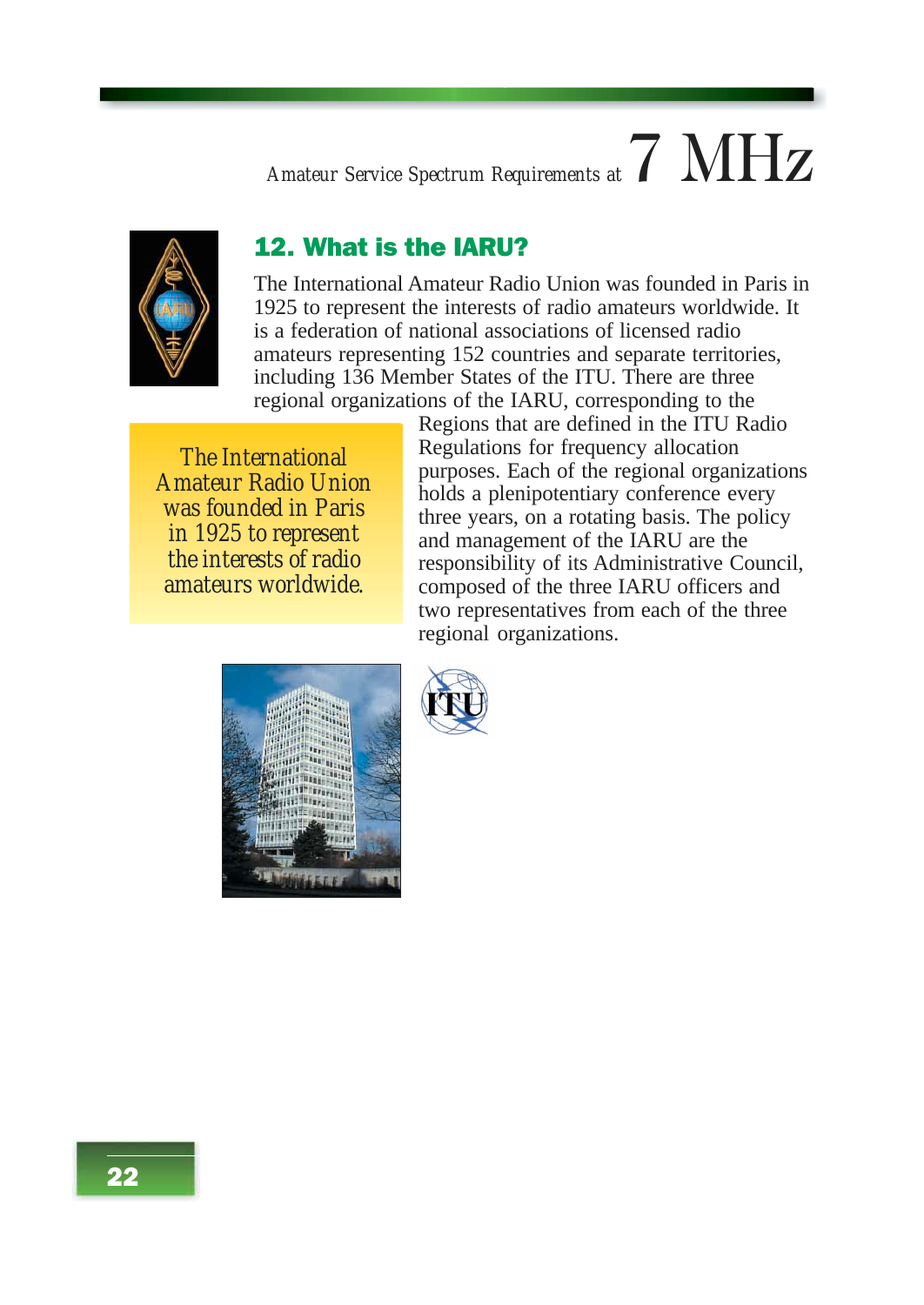

| <b>Notes</b> |  |
|--------------|--|
|              |  |
|              |  |
|              |  |
|              |  |
|              |  |
|              |  |
|              |  |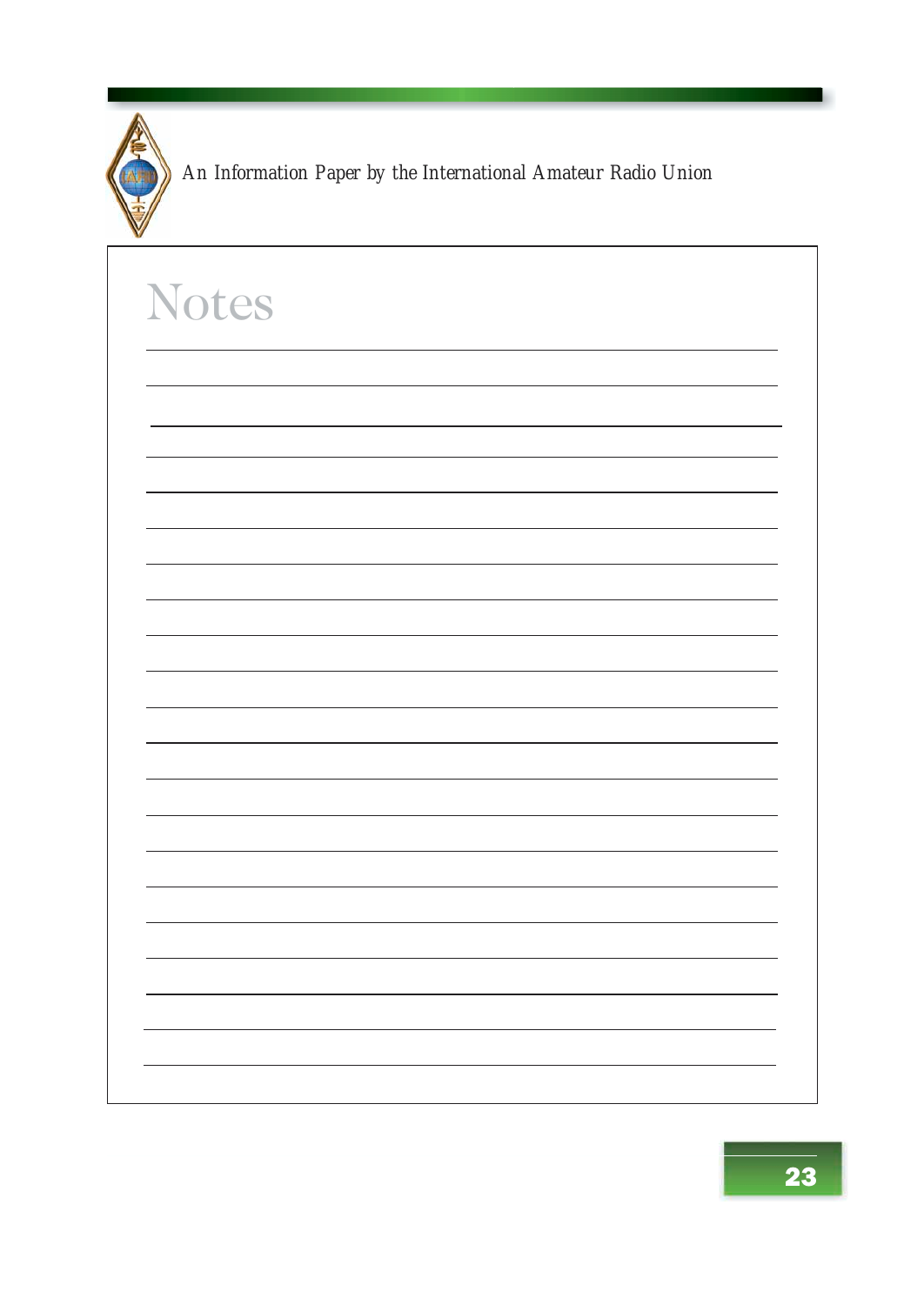### *Amateur Service Spectrum Requirements at*7 MHz

| <b>Notes</b> |  |
|--------------|--|
|              |  |
|              |  |
|              |  |
|              |  |
|              |  |
|              |  |
|              |  |